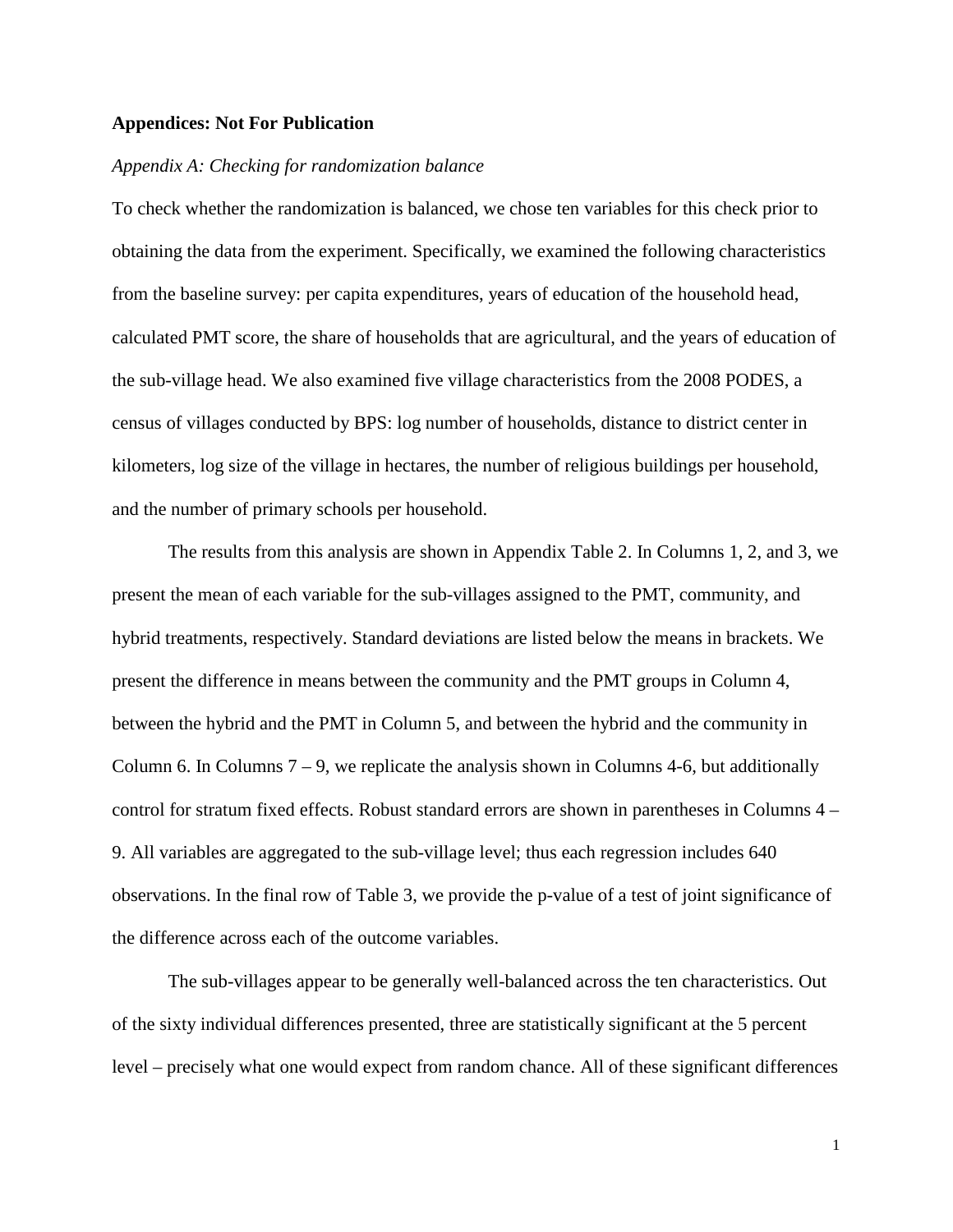are in Column 9, which compares the community and hybrid methods, controlling for stratum fixed effects. Specifically, controlling for stratum fixed effects, households in community locations have less education and are less likely to be agriculturists than households in the hybrid treatment, and hybrid villages have 8 percent fewer households than community villages. Looking at the joint significance tests across all ten variables considered, without stratum fixed effects, the only jointly significant difference is between the hybrid and the community (Column 6, p-value 0.089); with stratum fixed effects (Column 9), the p-value is 0.028. All results in this paper are robust to specifications that include these additional ten control variables.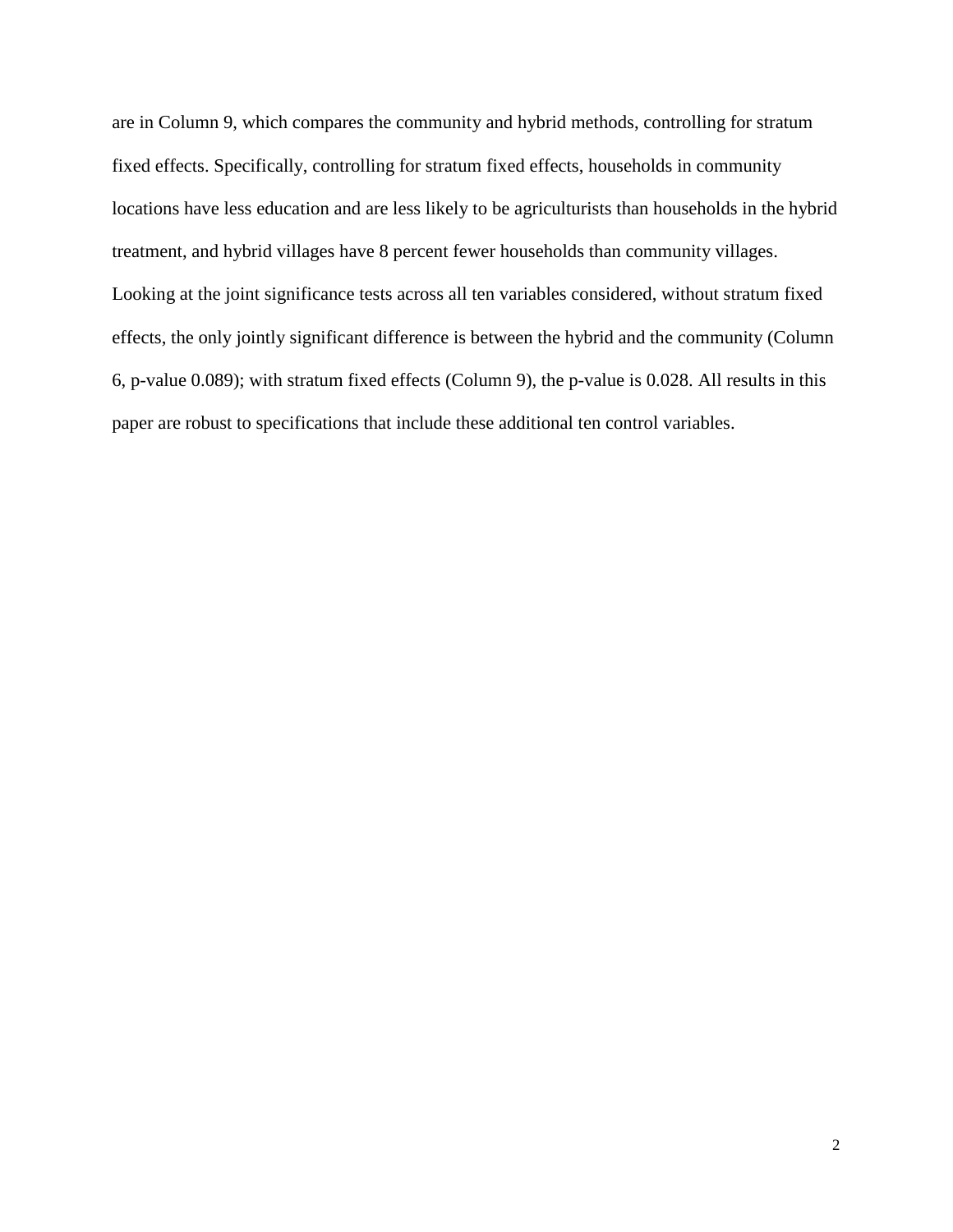# **Appendix Table 1: PMT Regressions by district**

| Hasundutan<br>Bedagai<br>Toraja<br>Siantar<br>lingga<br>Kendal<br>Semarang<br>Bone<br>Enrekang<br>Makasar<br>District<br>Wonogiri<br>Demak<br><b>Indicators</b><br>$-0.086$<br>$-0.077$<br>$-0.068$<br>$-0.095$<br>$-0.230$<br>0.112<br>Type of place<br>(0.031)<br>(0.023)<br>(0.025)<br>(0.020)<br>$(1=U$ rban 0=Others)<br>(0.025)<br>(0.017)<br>0.002<br>0.004<br>0.001<br>0.001<br>0.003<br>Percapita Floor<br>0.001<br>0.001<br>(0.001)<br>(0.001)<br>(0.000)<br>(0.000)<br>(0.001)<br>(0.001)<br>(0.001)<br>$-0.100$<br>0.113<br>0.118<br>0.088<br>Type of Floor<br>0.149<br>0.133<br>0.111<br>0.096<br>0.169<br>$-0.108$<br>(0.026)<br>$(1=Not earth 0=Others)$<br>(0.024)<br>(0.031)<br>(0.018)<br>(0.017)<br>(0.018)<br>(0.015)<br>(0.027)<br>(0.021)<br>(0.028)<br>0.104<br>0.053<br>0.033<br>0.059<br>Type of Wall<br>0.055<br>0.119<br>0.114<br>$(1=Brick/Center 0=Others)$<br>(0.027)<br>(0.022)<br>(0.018)<br>(0.026)<br>(0.028)<br>(0.038)<br>(0.018)<br>0.094<br>0.094<br><b>Toilet Facility</b><br>0.056<br>0.184<br>0.127<br>0.066<br>0.123<br>0.073<br>0.103<br>0.033<br>0.087<br>0.140<br>$(1 =$ Private 0=Others)<br>(0.015)<br>(0.022)<br>(0.034)<br>(0.017)<br>(0.019)<br>(0.019)<br>(0.015)<br>(0.020)<br>(0.017)<br>(0.014)<br>(0.019)<br>(0.022)<br>0.035<br>0.044<br>0.064<br>0.100<br>$-0.047$<br>0.100<br>0.028<br>0.117<br>Drinking Water source<br>0.112<br>(0.014)<br>(0.036)<br>(0.017)<br>(0.019)<br>(0.018)<br>(0.016)<br>(0.020)<br>$(1 = Clean 0 = Other)$<br>(0.014)<br>(0.013)<br>0.113<br>0.294<br>0.112<br>0.177<br>0.125<br>0.286<br>0.286<br>0.190<br>0.093<br>Electricity $(1=PLN 0=Others)$<br>(0.033)<br>(0.034)<br>(0.043)<br>(0.021)<br>(0.021)<br>(0.074)<br>(0.077)<br>(0.081)<br>(0.123)<br>0.085<br>0.078<br>0.108<br>$-0.121$<br>$-0.037$<br>$-0.075$<br>0.178<br>0.093<br>0.095<br>0.122<br>Type of Roof<br>$-0.208$<br>(0.042)<br>(1=Concrete/Corrugated 0=Others)<br>(0.034)<br>(0.046)<br>(0.021)<br>(0.024)<br>(0.021)<br>(0.057)<br>(0.032)<br>(0.053)<br>(0.028)<br>(0.018)<br>0.229<br>0.178<br>0.155<br>0.274<br>0.188<br>0.172<br>0.155<br>0.145<br>0.074<br>0.188<br>Fuel for Cooking<br>0.168<br>0.152<br>(0.033)<br>(0.021)<br>(0.019)<br>(0.027)<br>(0.038)<br>(0.023)<br>(0.018)<br>(0.030)<br>(0.021)<br>(0.036)<br>$(1=Not$ Firewood $0=Other)$<br>(0.018)<br>(0.018)<br>0.060<br>0.080<br>0.076<br>0.077<br>0.087<br>Ownership of house<br>0.102<br>$(1 = Private 0 = Others)$<br>(0.021)<br>(0.042)<br>(0.035)<br>(0.022)<br>(0.019)<br>(0.021)<br>0.129<br>0.098<br>0.209<br>0.227<br>0.069<br>0.045<br>0.304<br>Having Micro Credit<br>0.165<br>$-0.106$<br>(0.073)<br>(0.036)<br>(0.022)<br>(0.060)<br>(0.050)<br>(0.045)<br>(0.023)<br>(0.049)<br>(0.111)<br>Household Size<br>$-0.287$<br>$-0.247$<br>$-0.314$<br>$-0.330$<br>$-0.254$<br>$-0.277$<br>$-0.378$<br>$-0.249$<br>$-0.250$<br>$-0.209$<br>$-0.293$<br>$-0.261$<br>(0.033)<br>(0.018)<br>(0.026)<br>(0.025)<br>(0.021)<br>(0.027)<br>(0.025)<br>(0.021)<br>(0.017)<br>(0.015)<br>(0.019)<br>(0.018)<br>0.012<br>0.019<br>0.021<br>0.014<br>Household Size Squared<br>0.017<br>0.014<br>0.016<br>0.026<br>0.014<br>0.015<br>0.012<br>0.016<br>(0.001)<br>(0.003)<br>(0.002)<br>(0.002)<br>(0.002)<br>(0.003)<br>(0.003)<br>(0.002)<br>(0.001)<br>(0.001)<br>(0.002)<br>(0.002)<br>0.013<br>0.012<br>0.009<br>0.004<br>Age of the head of household<br>0.010<br>0.004<br>0.012<br>0.007<br>0.007<br>(0.004)<br>(0.005)<br>(0.001)<br>(0.004)<br>(0.004)<br>(0.004)<br>(0.003)<br>(0.001)<br>(0.004)<br>Age of the head of household<br>0.000<br>0.000<br>0.000<br>0.000<br>0.000<br>0.000<br>0.000<br>0.000<br>0.000<br>0.000<br>Squared<br>(0.000)<br>(0.000)<br>(0.000)<br>(0.000)<br>(0.000)<br>(0.000)<br>(0.000)<br>(0.000)<br>(0.000)<br>(0.000)<br>0.092<br>0.070<br>Head of household gender<br>0.153<br>0.193<br>0.109<br>0.098<br>0.171<br>0.153<br>0.145<br>0.101<br>0.135<br>$(1=Male 0=Female)$<br>(0.073)<br>(0.038)<br>(0.037)<br>(0.057)<br>(0.026)<br>(0.037)<br>(0.049)<br>(0.040)<br>(0.024)<br>(0.029)<br>(0.036)<br>$-0.086$<br>Head of household is Married<br>0.166<br>$-0.066$<br>0.119<br>(0.083)<br>(0.034)<br>(0.050)<br>(0.068)<br>$-0.207$<br>$-0.141$<br>$-0.074$<br>$-0.060$<br>$-0.075$<br>Head of household is Male*Married<br>$-0.230$<br>(0.071)<br>(0.038)<br>(0.035)<br>(0.089)<br>(0.026)<br>(0.076)<br>$-0.066$<br>$-0.071$<br>$-0.080$<br>$-0.138$<br>Sector of HH Head is Agriculture<br>(0.021)<br>(0.022)<br>(0.021)<br>(0.058)<br>Sector of HH Head is Industry<br>0.240<br>0.105<br>$-0.121$<br>$-0.101$<br>$-0.110$<br>$-0.060$<br>$-0.108$<br>(0.073)<br>(0.029)<br>(0.020)<br>(0.019)<br>(0.031)<br>(0.044)<br>(0.036)<br>0.248<br>0.107<br>Sector of HH Head is Service<br>0.145<br>0.098<br>0.053<br>0.089<br>$-0.065$<br>(0.028)<br>(0.021)<br>(0.027)<br>(0.020)<br>(0.019)<br>(0.026)<br>(0.027)<br>Sector of HH Head is in Formal<br>0.082<br>0.036<br>0.076<br>0.058<br>0.056<br>0.083<br>0.089<br>0.040<br>Sector<br>(0.023)<br>(0.019)<br>(0.018)<br>(0.018)<br>(0.031)<br>(0.031)<br>(0.031)<br>(0.020)<br>Sector of HH Head is in Informal<br>0.045<br>0.045<br>0.077<br>0.051<br>0.140<br>(0.020)<br>(0.024)<br>(0.023)<br>(0.020)<br>(0.020)<br>Sector |                                 | Humbang | Serdang | Pematang | Purba- |       |       |       |       |       | Tana  |  |
|------------------------------------------------------------------------------------------------------------------------------------------------------------------------------------------------------------------------------------------------------------------------------------------------------------------------------------------------------------------------------------------------------------------------------------------------------------------------------------------------------------------------------------------------------------------------------------------------------------------------------------------------------------------------------------------------------------------------------------------------------------------------------------------------------------------------------------------------------------------------------------------------------------------------------------------------------------------------------------------------------------------------------------------------------------------------------------------------------------------------------------------------------------------------------------------------------------------------------------------------------------------------------------------------------------------------------------------------------------------------------------------------------------------------------------------------------------------------------------------------------------------------------------------------------------------------------------------------------------------------------------------------------------------------------------------------------------------------------------------------------------------------------------------------------------------------------------------------------------------------------------------------------------------------------------------------------------------------------------------------------------------------------------------------------------------------------------------------------------------------------------------------------------------------------------------------------------------------------------------------------------------------------------------------------------------------------------------------------------------------------------------------------------------------------------------------------------------------------------------------------------------------------------------------------------------------------------------------------------------------------------------------------------------------------------------------------------------------------------------------------------------------------------------------------------------------------------------------------------------------------------------------------------------------------------------------------------------------------------------------------------------------------------------------------------------------------------------------------------------------------------------------------------------------------------------------------------------------------------------------------------------------------------------------------------------------------------------------------------------------------------------------------------------------------------------------------------------------------------------------------------------------------------------------------------------------------------------------------------------------------------------------------------------------------------------------------------------------------------------------------------------------------------------------------------------------------------------------------------------------------------------------------------------------------------------------------------------------------------------------------------------------------------------------------------------------------------------------------------------------------------------------------------------------------------------------------------------------------------------------------------------------------------------------------------------------------------------------------------------------------------------------------------------------------------------------------------------------------------------------------------------------------------------------------------------------------------------------------------------------------------------------------------------------------------------------------------------------------------------------------------------------------------------------------------------------------------------------------------------------------------------------------------------------------------------------------------------------------------------------------------------------------------------------------------------------------------------------------------------------------------------------------------------------------------------------------------------------------------------------------------|---------------------------------|---------|---------|----------|--------|-------|-------|-------|-------|-------|-------|--|
|                                                                                                                                                                                                                                                                                                                                                                                                                                                                                                                                                                                                                                                                                                                                                                                                                                                                                                                                                                                                                                                                                                                                                                                                                                                                                                                                                                                                                                                                                                                                                                                                                                                                                                                                                                                                                                                                                                                                                                                                                                                                                                                                                                                                                                                                                                                                                                                                                                                                                                                                                                                                                                                                                                                                                                                                                                                                                                                                                                                                                                                                                                                                                                                                                                                                                                                                                                                                                                                                                                                                                                                                                                                                                                                                                                                                                                                                                                                                                                                                                                                                                                                                                                                                                                                                                                                                                                                                                                                                                                                                                                                                                                                                                                                                                                                                                                                                                                                                                                                                                                                                                                                                                                                                                                                            |                                 |         |         |          |        |       |       |       |       |       |       |  |
|                                                                                                                                                                                                                                                                                                                                                                                                                                                                                                                                                                                                                                                                                                                                                                                                                                                                                                                                                                                                                                                                                                                                                                                                                                                                                                                                                                                                                                                                                                                                                                                                                                                                                                                                                                                                                                                                                                                                                                                                                                                                                                                                                                                                                                                                                                                                                                                                                                                                                                                                                                                                                                                                                                                                                                                                                                                                                                                                                                                                                                                                                                                                                                                                                                                                                                                                                                                                                                                                                                                                                                                                                                                                                                                                                                                                                                                                                                                                                                                                                                                                                                                                                                                                                                                                                                                                                                                                                                                                                                                                                                                                                                                                                                                                                                                                                                                                                                                                                                                                                                                                                                                                                                                                                                                            |                                 |         |         |          |        |       |       |       |       |       |       |  |
|                                                                                                                                                                                                                                                                                                                                                                                                                                                                                                                                                                                                                                                                                                                                                                                                                                                                                                                                                                                                                                                                                                                                                                                                                                                                                                                                                                                                                                                                                                                                                                                                                                                                                                                                                                                                                                                                                                                                                                                                                                                                                                                                                                                                                                                                                                                                                                                                                                                                                                                                                                                                                                                                                                                                                                                                                                                                                                                                                                                                                                                                                                                                                                                                                                                                                                                                                                                                                                                                                                                                                                                                                                                                                                                                                                                                                                                                                                                                                                                                                                                                                                                                                                                                                                                                                                                                                                                                                                                                                                                                                                                                                                                                                                                                                                                                                                                                                                                                                                                                                                                                                                                                                                                                                                                            |                                 |         |         |          |        |       |       |       |       |       |       |  |
|                                                                                                                                                                                                                                                                                                                                                                                                                                                                                                                                                                                                                                                                                                                                                                                                                                                                                                                                                                                                                                                                                                                                                                                                                                                                                                                                                                                                                                                                                                                                                                                                                                                                                                                                                                                                                                                                                                                                                                                                                                                                                                                                                                                                                                                                                                                                                                                                                                                                                                                                                                                                                                                                                                                                                                                                                                                                                                                                                                                                                                                                                                                                                                                                                                                                                                                                                                                                                                                                                                                                                                                                                                                                                                                                                                                                                                                                                                                                                                                                                                                                                                                                                                                                                                                                                                                                                                                                                                                                                                                                                                                                                                                                                                                                                                                                                                                                                                                                                                                                                                                                                                                                                                                                                                                            |                                 |         |         |          |        |       |       |       |       |       |       |  |
|                                                                                                                                                                                                                                                                                                                                                                                                                                                                                                                                                                                                                                                                                                                                                                                                                                                                                                                                                                                                                                                                                                                                                                                                                                                                                                                                                                                                                                                                                                                                                                                                                                                                                                                                                                                                                                                                                                                                                                                                                                                                                                                                                                                                                                                                                                                                                                                                                                                                                                                                                                                                                                                                                                                                                                                                                                                                                                                                                                                                                                                                                                                                                                                                                                                                                                                                                                                                                                                                                                                                                                                                                                                                                                                                                                                                                                                                                                                                                                                                                                                                                                                                                                                                                                                                                                                                                                                                                                                                                                                                                                                                                                                                                                                                                                                                                                                                                                                                                                                                                                                                                                                                                                                                                                                            |                                 |         |         |          |        |       |       |       |       |       |       |  |
|                                                                                                                                                                                                                                                                                                                                                                                                                                                                                                                                                                                                                                                                                                                                                                                                                                                                                                                                                                                                                                                                                                                                                                                                                                                                                                                                                                                                                                                                                                                                                                                                                                                                                                                                                                                                                                                                                                                                                                                                                                                                                                                                                                                                                                                                                                                                                                                                                                                                                                                                                                                                                                                                                                                                                                                                                                                                                                                                                                                                                                                                                                                                                                                                                                                                                                                                                                                                                                                                                                                                                                                                                                                                                                                                                                                                                                                                                                                                                                                                                                                                                                                                                                                                                                                                                                                                                                                                                                                                                                                                                                                                                                                                                                                                                                                                                                                                                                                                                                                                                                                                                                                                                                                                                                                            |                                 |         |         |          |        |       |       |       |       |       |       |  |
|                                                                                                                                                                                                                                                                                                                                                                                                                                                                                                                                                                                                                                                                                                                                                                                                                                                                                                                                                                                                                                                                                                                                                                                                                                                                                                                                                                                                                                                                                                                                                                                                                                                                                                                                                                                                                                                                                                                                                                                                                                                                                                                                                                                                                                                                                                                                                                                                                                                                                                                                                                                                                                                                                                                                                                                                                                                                                                                                                                                                                                                                                                                                                                                                                                                                                                                                                                                                                                                                                                                                                                                                                                                                                                                                                                                                                                                                                                                                                                                                                                                                                                                                                                                                                                                                                                                                                                                                                                                                                                                                                                                                                                                                                                                                                                                                                                                                                                                                                                                                                                                                                                                                                                                                                                                            |                                 |         |         |          |        |       |       |       |       |       |       |  |
|                                                                                                                                                                                                                                                                                                                                                                                                                                                                                                                                                                                                                                                                                                                                                                                                                                                                                                                                                                                                                                                                                                                                                                                                                                                                                                                                                                                                                                                                                                                                                                                                                                                                                                                                                                                                                                                                                                                                                                                                                                                                                                                                                                                                                                                                                                                                                                                                                                                                                                                                                                                                                                                                                                                                                                                                                                                                                                                                                                                                                                                                                                                                                                                                                                                                                                                                                                                                                                                                                                                                                                                                                                                                                                                                                                                                                                                                                                                                                                                                                                                                                                                                                                                                                                                                                                                                                                                                                                                                                                                                                                                                                                                                                                                                                                                                                                                                                                                                                                                                                                                                                                                                                                                                                                                            |                                 |         |         |          |        |       |       |       |       |       |       |  |
|                                                                                                                                                                                                                                                                                                                                                                                                                                                                                                                                                                                                                                                                                                                                                                                                                                                                                                                                                                                                                                                                                                                                                                                                                                                                                                                                                                                                                                                                                                                                                                                                                                                                                                                                                                                                                                                                                                                                                                                                                                                                                                                                                                                                                                                                                                                                                                                                                                                                                                                                                                                                                                                                                                                                                                                                                                                                                                                                                                                                                                                                                                                                                                                                                                                                                                                                                                                                                                                                                                                                                                                                                                                                                                                                                                                                                                                                                                                                                                                                                                                                                                                                                                                                                                                                                                                                                                                                                                                                                                                                                                                                                                                                                                                                                                                                                                                                                                                                                                                                                                                                                                                                                                                                                                                            |                                 |         |         |          |        |       |       |       |       |       |       |  |
|                                                                                                                                                                                                                                                                                                                                                                                                                                                                                                                                                                                                                                                                                                                                                                                                                                                                                                                                                                                                                                                                                                                                                                                                                                                                                                                                                                                                                                                                                                                                                                                                                                                                                                                                                                                                                                                                                                                                                                                                                                                                                                                                                                                                                                                                                                                                                                                                                                                                                                                                                                                                                                                                                                                                                                                                                                                                                                                                                                                                                                                                                                                                                                                                                                                                                                                                                                                                                                                                                                                                                                                                                                                                                                                                                                                                                                                                                                                                                                                                                                                                                                                                                                                                                                                                                                                                                                                                                                                                                                                                                                                                                                                                                                                                                                                                                                                                                                                                                                                                                                                                                                                                                                                                                                                            |                                 |         |         |          |        |       |       |       |       |       |       |  |
|                                                                                                                                                                                                                                                                                                                                                                                                                                                                                                                                                                                                                                                                                                                                                                                                                                                                                                                                                                                                                                                                                                                                                                                                                                                                                                                                                                                                                                                                                                                                                                                                                                                                                                                                                                                                                                                                                                                                                                                                                                                                                                                                                                                                                                                                                                                                                                                                                                                                                                                                                                                                                                                                                                                                                                                                                                                                                                                                                                                                                                                                                                                                                                                                                                                                                                                                                                                                                                                                                                                                                                                                                                                                                                                                                                                                                                                                                                                                                                                                                                                                                                                                                                                                                                                                                                                                                                                                                                                                                                                                                                                                                                                                                                                                                                                                                                                                                                                                                                                                                                                                                                                                                                                                                                                            |                                 |         |         |          |        |       |       |       |       |       |       |  |
|                                                                                                                                                                                                                                                                                                                                                                                                                                                                                                                                                                                                                                                                                                                                                                                                                                                                                                                                                                                                                                                                                                                                                                                                                                                                                                                                                                                                                                                                                                                                                                                                                                                                                                                                                                                                                                                                                                                                                                                                                                                                                                                                                                                                                                                                                                                                                                                                                                                                                                                                                                                                                                                                                                                                                                                                                                                                                                                                                                                                                                                                                                                                                                                                                                                                                                                                                                                                                                                                                                                                                                                                                                                                                                                                                                                                                                                                                                                                                                                                                                                                                                                                                                                                                                                                                                                                                                                                                                                                                                                                                                                                                                                                                                                                                                                                                                                                                                                                                                                                                                                                                                                                                                                                                                                            |                                 |         |         |          |        |       |       |       |       |       |       |  |
|                                                                                                                                                                                                                                                                                                                                                                                                                                                                                                                                                                                                                                                                                                                                                                                                                                                                                                                                                                                                                                                                                                                                                                                                                                                                                                                                                                                                                                                                                                                                                                                                                                                                                                                                                                                                                                                                                                                                                                                                                                                                                                                                                                                                                                                                                                                                                                                                                                                                                                                                                                                                                                                                                                                                                                                                                                                                                                                                                                                                                                                                                                                                                                                                                                                                                                                                                                                                                                                                                                                                                                                                                                                                                                                                                                                                                                                                                                                                                                                                                                                                                                                                                                                                                                                                                                                                                                                                                                                                                                                                                                                                                                                                                                                                                                                                                                                                                                                                                                                                                                                                                                                                                                                                                                                            |                                 |         |         |          |        |       |       |       |       |       |       |  |
|                                                                                                                                                                                                                                                                                                                                                                                                                                                                                                                                                                                                                                                                                                                                                                                                                                                                                                                                                                                                                                                                                                                                                                                                                                                                                                                                                                                                                                                                                                                                                                                                                                                                                                                                                                                                                                                                                                                                                                                                                                                                                                                                                                                                                                                                                                                                                                                                                                                                                                                                                                                                                                                                                                                                                                                                                                                                                                                                                                                                                                                                                                                                                                                                                                                                                                                                                                                                                                                                                                                                                                                                                                                                                                                                                                                                                                                                                                                                                                                                                                                                                                                                                                                                                                                                                                                                                                                                                                                                                                                                                                                                                                                                                                                                                                                                                                                                                                                                                                                                                                                                                                                                                                                                                                                            |                                 |         |         |          |        |       |       |       |       |       |       |  |
|                                                                                                                                                                                                                                                                                                                                                                                                                                                                                                                                                                                                                                                                                                                                                                                                                                                                                                                                                                                                                                                                                                                                                                                                                                                                                                                                                                                                                                                                                                                                                                                                                                                                                                                                                                                                                                                                                                                                                                                                                                                                                                                                                                                                                                                                                                                                                                                                                                                                                                                                                                                                                                                                                                                                                                                                                                                                                                                                                                                                                                                                                                                                                                                                                                                                                                                                                                                                                                                                                                                                                                                                                                                                                                                                                                                                                                                                                                                                                                                                                                                                                                                                                                                                                                                                                                                                                                                                                                                                                                                                                                                                                                                                                                                                                                                                                                                                                                                                                                                                                                                                                                                                                                                                                                                            |                                 |         |         |          |        |       |       |       |       |       |       |  |
|                                                                                                                                                                                                                                                                                                                                                                                                                                                                                                                                                                                                                                                                                                                                                                                                                                                                                                                                                                                                                                                                                                                                                                                                                                                                                                                                                                                                                                                                                                                                                                                                                                                                                                                                                                                                                                                                                                                                                                                                                                                                                                                                                                                                                                                                                                                                                                                                                                                                                                                                                                                                                                                                                                                                                                                                                                                                                                                                                                                                                                                                                                                                                                                                                                                                                                                                                                                                                                                                                                                                                                                                                                                                                                                                                                                                                                                                                                                                                                                                                                                                                                                                                                                                                                                                                                                                                                                                                                                                                                                                                                                                                                                                                                                                                                                                                                                                                                                                                                                                                                                                                                                                                                                                                                                            |                                 |         |         |          |        |       |       |       |       |       |       |  |
|                                                                                                                                                                                                                                                                                                                                                                                                                                                                                                                                                                                                                                                                                                                                                                                                                                                                                                                                                                                                                                                                                                                                                                                                                                                                                                                                                                                                                                                                                                                                                                                                                                                                                                                                                                                                                                                                                                                                                                                                                                                                                                                                                                                                                                                                                                                                                                                                                                                                                                                                                                                                                                                                                                                                                                                                                                                                                                                                                                                                                                                                                                                                                                                                                                                                                                                                                                                                                                                                                                                                                                                                                                                                                                                                                                                                                                                                                                                                                                                                                                                                                                                                                                                                                                                                                                                                                                                                                                                                                                                                                                                                                                                                                                                                                                                                                                                                                                                                                                                                                                                                                                                                                                                                                                                            |                                 |         |         |          |        |       |       |       |       |       |       |  |
|                                                                                                                                                                                                                                                                                                                                                                                                                                                                                                                                                                                                                                                                                                                                                                                                                                                                                                                                                                                                                                                                                                                                                                                                                                                                                                                                                                                                                                                                                                                                                                                                                                                                                                                                                                                                                                                                                                                                                                                                                                                                                                                                                                                                                                                                                                                                                                                                                                                                                                                                                                                                                                                                                                                                                                                                                                                                                                                                                                                                                                                                                                                                                                                                                                                                                                                                                                                                                                                                                                                                                                                                                                                                                                                                                                                                                                                                                                                                                                                                                                                                                                                                                                                                                                                                                                                                                                                                                                                                                                                                                                                                                                                                                                                                                                                                                                                                                                                                                                                                                                                                                                                                                                                                                                                            |                                 |         |         |          |        |       |       |       |       |       |       |  |
|                                                                                                                                                                                                                                                                                                                                                                                                                                                                                                                                                                                                                                                                                                                                                                                                                                                                                                                                                                                                                                                                                                                                                                                                                                                                                                                                                                                                                                                                                                                                                                                                                                                                                                                                                                                                                                                                                                                                                                                                                                                                                                                                                                                                                                                                                                                                                                                                                                                                                                                                                                                                                                                                                                                                                                                                                                                                                                                                                                                                                                                                                                                                                                                                                                                                                                                                                                                                                                                                                                                                                                                                                                                                                                                                                                                                                                                                                                                                                                                                                                                                                                                                                                                                                                                                                                                                                                                                                                                                                                                                                                                                                                                                                                                                                                                                                                                                                                                                                                                                                                                                                                                                                                                                                                                            |                                 |         |         |          |        |       |       |       |       |       |       |  |
|                                                                                                                                                                                                                                                                                                                                                                                                                                                                                                                                                                                                                                                                                                                                                                                                                                                                                                                                                                                                                                                                                                                                                                                                                                                                                                                                                                                                                                                                                                                                                                                                                                                                                                                                                                                                                                                                                                                                                                                                                                                                                                                                                                                                                                                                                                                                                                                                                                                                                                                                                                                                                                                                                                                                                                                                                                                                                                                                                                                                                                                                                                                                                                                                                                                                                                                                                                                                                                                                                                                                                                                                                                                                                                                                                                                                                                                                                                                                                                                                                                                                                                                                                                                                                                                                                                                                                                                                                                                                                                                                                                                                                                                                                                                                                                                                                                                                                                                                                                                                                                                                                                                                                                                                                                                            |                                 |         |         |          |        |       |       |       |       |       |       |  |
|                                                                                                                                                                                                                                                                                                                                                                                                                                                                                                                                                                                                                                                                                                                                                                                                                                                                                                                                                                                                                                                                                                                                                                                                                                                                                                                                                                                                                                                                                                                                                                                                                                                                                                                                                                                                                                                                                                                                                                                                                                                                                                                                                                                                                                                                                                                                                                                                                                                                                                                                                                                                                                                                                                                                                                                                                                                                                                                                                                                                                                                                                                                                                                                                                                                                                                                                                                                                                                                                                                                                                                                                                                                                                                                                                                                                                                                                                                                                                                                                                                                                                                                                                                                                                                                                                                                                                                                                                                                                                                                                                                                                                                                                                                                                                                                                                                                                                                                                                                                                                                                                                                                                                                                                                                                            |                                 |         |         |          |        |       |       |       |       |       |       |  |
|                                                                                                                                                                                                                                                                                                                                                                                                                                                                                                                                                                                                                                                                                                                                                                                                                                                                                                                                                                                                                                                                                                                                                                                                                                                                                                                                                                                                                                                                                                                                                                                                                                                                                                                                                                                                                                                                                                                                                                                                                                                                                                                                                                                                                                                                                                                                                                                                                                                                                                                                                                                                                                                                                                                                                                                                                                                                                                                                                                                                                                                                                                                                                                                                                                                                                                                                                                                                                                                                                                                                                                                                                                                                                                                                                                                                                                                                                                                                                                                                                                                                                                                                                                                                                                                                                                                                                                                                                                                                                                                                                                                                                                                                                                                                                                                                                                                                                                                                                                                                                                                                                                                                                                                                                                                            |                                 |         |         |          |        |       |       |       |       |       |       |  |
|                                                                                                                                                                                                                                                                                                                                                                                                                                                                                                                                                                                                                                                                                                                                                                                                                                                                                                                                                                                                                                                                                                                                                                                                                                                                                                                                                                                                                                                                                                                                                                                                                                                                                                                                                                                                                                                                                                                                                                                                                                                                                                                                                                                                                                                                                                                                                                                                                                                                                                                                                                                                                                                                                                                                                                                                                                                                                                                                                                                                                                                                                                                                                                                                                                                                                                                                                                                                                                                                                                                                                                                                                                                                                                                                                                                                                                                                                                                                                                                                                                                                                                                                                                                                                                                                                                                                                                                                                                                                                                                                                                                                                                                                                                                                                                                                                                                                                                                                                                                                                                                                                                                                                                                                                                                            |                                 |         |         |          |        |       |       |       |       |       |       |  |
|                                                                                                                                                                                                                                                                                                                                                                                                                                                                                                                                                                                                                                                                                                                                                                                                                                                                                                                                                                                                                                                                                                                                                                                                                                                                                                                                                                                                                                                                                                                                                                                                                                                                                                                                                                                                                                                                                                                                                                                                                                                                                                                                                                                                                                                                                                                                                                                                                                                                                                                                                                                                                                                                                                                                                                                                                                                                                                                                                                                                                                                                                                                                                                                                                                                                                                                                                                                                                                                                                                                                                                                                                                                                                                                                                                                                                                                                                                                                                                                                                                                                                                                                                                                                                                                                                                                                                                                                                                                                                                                                                                                                                                                                                                                                                                                                                                                                                                                                                                                                                                                                                                                                                                                                                                                            |                                 |         |         |          |        |       |       |       |       |       |       |  |
|                                                                                                                                                                                                                                                                                                                                                                                                                                                                                                                                                                                                                                                                                                                                                                                                                                                                                                                                                                                                                                                                                                                                                                                                                                                                                                                                                                                                                                                                                                                                                                                                                                                                                                                                                                                                                                                                                                                                                                                                                                                                                                                                                                                                                                                                                                                                                                                                                                                                                                                                                                                                                                                                                                                                                                                                                                                                                                                                                                                                                                                                                                                                                                                                                                                                                                                                                                                                                                                                                                                                                                                                                                                                                                                                                                                                                                                                                                                                                                                                                                                                                                                                                                                                                                                                                                                                                                                                                                                                                                                                                                                                                                                                                                                                                                                                                                                                                                                                                                                                                                                                                                                                                                                                                                                            |                                 |         |         |          |        |       |       |       |       |       |       |  |
|                                                                                                                                                                                                                                                                                                                                                                                                                                                                                                                                                                                                                                                                                                                                                                                                                                                                                                                                                                                                                                                                                                                                                                                                                                                                                                                                                                                                                                                                                                                                                                                                                                                                                                                                                                                                                                                                                                                                                                                                                                                                                                                                                                                                                                                                                                                                                                                                                                                                                                                                                                                                                                                                                                                                                                                                                                                                                                                                                                                                                                                                                                                                                                                                                                                                                                                                                                                                                                                                                                                                                                                                                                                                                                                                                                                                                                                                                                                                                                                                                                                                                                                                                                                                                                                                                                                                                                                                                                                                                                                                                                                                                                                                                                                                                                                                                                                                                                                                                                                                                                                                                                                                                                                                                                                            |                                 |         |         |          |        |       |       |       |       |       |       |  |
|                                                                                                                                                                                                                                                                                                                                                                                                                                                                                                                                                                                                                                                                                                                                                                                                                                                                                                                                                                                                                                                                                                                                                                                                                                                                                                                                                                                                                                                                                                                                                                                                                                                                                                                                                                                                                                                                                                                                                                                                                                                                                                                                                                                                                                                                                                                                                                                                                                                                                                                                                                                                                                                                                                                                                                                                                                                                                                                                                                                                                                                                                                                                                                                                                                                                                                                                                                                                                                                                                                                                                                                                                                                                                                                                                                                                                                                                                                                                                                                                                                                                                                                                                                                                                                                                                                                                                                                                                                                                                                                                                                                                                                                                                                                                                                                                                                                                                                                                                                                                                                                                                                                                                                                                                                                            |                                 |         |         |          |        |       |       |       |       |       |       |  |
|                                                                                                                                                                                                                                                                                                                                                                                                                                                                                                                                                                                                                                                                                                                                                                                                                                                                                                                                                                                                                                                                                                                                                                                                                                                                                                                                                                                                                                                                                                                                                                                                                                                                                                                                                                                                                                                                                                                                                                                                                                                                                                                                                                                                                                                                                                                                                                                                                                                                                                                                                                                                                                                                                                                                                                                                                                                                                                                                                                                                                                                                                                                                                                                                                                                                                                                                                                                                                                                                                                                                                                                                                                                                                                                                                                                                                                                                                                                                                                                                                                                                                                                                                                                                                                                                                                                                                                                                                                                                                                                                                                                                                                                                                                                                                                                                                                                                                                                                                                                                                                                                                                                                                                                                                                                            |                                 |         |         |          |        |       |       |       |       |       |       |  |
|                                                                                                                                                                                                                                                                                                                                                                                                                                                                                                                                                                                                                                                                                                                                                                                                                                                                                                                                                                                                                                                                                                                                                                                                                                                                                                                                                                                                                                                                                                                                                                                                                                                                                                                                                                                                                                                                                                                                                                                                                                                                                                                                                                                                                                                                                                                                                                                                                                                                                                                                                                                                                                                                                                                                                                                                                                                                                                                                                                                                                                                                                                                                                                                                                                                                                                                                                                                                                                                                                                                                                                                                                                                                                                                                                                                                                                                                                                                                                                                                                                                                                                                                                                                                                                                                                                                                                                                                                                                                                                                                                                                                                                                                                                                                                                                                                                                                                                                                                                                                                                                                                                                                                                                                                                                            |                                 |         |         |          |        |       |       |       |       |       |       |  |
|                                                                                                                                                                                                                                                                                                                                                                                                                                                                                                                                                                                                                                                                                                                                                                                                                                                                                                                                                                                                                                                                                                                                                                                                                                                                                                                                                                                                                                                                                                                                                                                                                                                                                                                                                                                                                                                                                                                                                                                                                                                                                                                                                                                                                                                                                                                                                                                                                                                                                                                                                                                                                                                                                                                                                                                                                                                                                                                                                                                                                                                                                                                                                                                                                                                                                                                                                                                                                                                                                                                                                                                                                                                                                                                                                                                                                                                                                                                                                                                                                                                                                                                                                                                                                                                                                                                                                                                                                                                                                                                                                                                                                                                                                                                                                                                                                                                                                                                                                                                                                                                                                                                                                                                                                                                            |                                 |         |         |          |        |       |       |       |       |       |       |  |
|                                                                                                                                                                                                                                                                                                                                                                                                                                                                                                                                                                                                                                                                                                                                                                                                                                                                                                                                                                                                                                                                                                                                                                                                                                                                                                                                                                                                                                                                                                                                                                                                                                                                                                                                                                                                                                                                                                                                                                                                                                                                                                                                                                                                                                                                                                                                                                                                                                                                                                                                                                                                                                                                                                                                                                                                                                                                                                                                                                                                                                                                                                                                                                                                                                                                                                                                                                                                                                                                                                                                                                                                                                                                                                                                                                                                                                                                                                                                                                                                                                                                                                                                                                                                                                                                                                                                                                                                                                                                                                                                                                                                                                                                                                                                                                                                                                                                                                                                                                                                                                                                                                                                                                                                                                                            |                                 |         |         |          |        |       |       |       |       |       |       |  |
|                                                                                                                                                                                                                                                                                                                                                                                                                                                                                                                                                                                                                                                                                                                                                                                                                                                                                                                                                                                                                                                                                                                                                                                                                                                                                                                                                                                                                                                                                                                                                                                                                                                                                                                                                                                                                                                                                                                                                                                                                                                                                                                                                                                                                                                                                                                                                                                                                                                                                                                                                                                                                                                                                                                                                                                                                                                                                                                                                                                                                                                                                                                                                                                                                                                                                                                                                                                                                                                                                                                                                                                                                                                                                                                                                                                                                                                                                                                                                                                                                                                                                                                                                                                                                                                                                                                                                                                                                                                                                                                                                                                                                                                                                                                                                                                                                                                                                                                                                                                                                                                                                                                                                                                                                                                            |                                 |         |         |          |        |       |       |       |       |       |       |  |
|                                                                                                                                                                                                                                                                                                                                                                                                                                                                                                                                                                                                                                                                                                                                                                                                                                                                                                                                                                                                                                                                                                                                                                                                                                                                                                                                                                                                                                                                                                                                                                                                                                                                                                                                                                                                                                                                                                                                                                                                                                                                                                                                                                                                                                                                                                                                                                                                                                                                                                                                                                                                                                                                                                                                                                                                                                                                                                                                                                                                                                                                                                                                                                                                                                                                                                                                                                                                                                                                                                                                                                                                                                                                                                                                                                                                                                                                                                                                                                                                                                                                                                                                                                                                                                                                                                                                                                                                                                                                                                                                                                                                                                                                                                                                                                                                                                                                                                                                                                                                                                                                                                                                                                                                                                                            |                                 |         |         |          |        |       |       |       |       |       |       |  |
|                                                                                                                                                                                                                                                                                                                                                                                                                                                                                                                                                                                                                                                                                                                                                                                                                                                                                                                                                                                                                                                                                                                                                                                                                                                                                                                                                                                                                                                                                                                                                                                                                                                                                                                                                                                                                                                                                                                                                                                                                                                                                                                                                                                                                                                                                                                                                                                                                                                                                                                                                                                                                                                                                                                                                                                                                                                                                                                                                                                                                                                                                                                                                                                                                                                                                                                                                                                                                                                                                                                                                                                                                                                                                                                                                                                                                                                                                                                                                                                                                                                                                                                                                                                                                                                                                                                                                                                                                                                                                                                                                                                                                                                                                                                                                                                                                                                                                                                                                                                                                                                                                                                                                                                                                                                            |                                 |         |         |          |        |       |       |       |       |       |       |  |
|                                                                                                                                                                                                                                                                                                                                                                                                                                                                                                                                                                                                                                                                                                                                                                                                                                                                                                                                                                                                                                                                                                                                                                                                                                                                                                                                                                                                                                                                                                                                                                                                                                                                                                                                                                                                                                                                                                                                                                                                                                                                                                                                                                                                                                                                                                                                                                                                                                                                                                                                                                                                                                                                                                                                                                                                                                                                                                                                                                                                                                                                                                                                                                                                                                                                                                                                                                                                                                                                                                                                                                                                                                                                                                                                                                                                                                                                                                                                                                                                                                                                                                                                                                                                                                                                                                                                                                                                                                                                                                                                                                                                                                                                                                                                                                                                                                                                                                                                                                                                                                                                                                                                                                                                                                                            |                                 |         |         |          |        |       |       |       |       |       |       |  |
|                                                                                                                                                                                                                                                                                                                                                                                                                                                                                                                                                                                                                                                                                                                                                                                                                                                                                                                                                                                                                                                                                                                                                                                                                                                                                                                                                                                                                                                                                                                                                                                                                                                                                                                                                                                                                                                                                                                                                                                                                                                                                                                                                                                                                                                                                                                                                                                                                                                                                                                                                                                                                                                                                                                                                                                                                                                                                                                                                                                                                                                                                                                                                                                                                                                                                                                                                                                                                                                                                                                                                                                                                                                                                                                                                                                                                                                                                                                                                                                                                                                                                                                                                                                                                                                                                                                                                                                                                                                                                                                                                                                                                                                                                                                                                                                                                                                                                                                                                                                                                                                                                                                                                                                                                                                            |                                 |         |         |          |        |       |       |       |       |       |       |  |
|                                                                                                                                                                                                                                                                                                                                                                                                                                                                                                                                                                                                                                                                                                                                                                                                                                                                                                                                                                                                                                                                                                                                                                                                                                                                                                                                                                                                                                                                                                                                                                                                                                                                                                                                                                                                                                                                                                                                                                                                                                                                                                                                                                                                                                                                                                                                                                                                                                                                                                                                                                                                                                                                                                                                                                                                                                                                                                                                                                                                                                                                                                                                                                                                                                                                                                                                                                                                                                                                                                                                                                                                                                                                                                                                                                                                                                                                                                                                                                                                                                                                                                                                                                                                                                                                                                                                                                                                                                                                                                                                                                                                                                                                                                                                                                                                                                                                                                                                                                                                                                                                                                                                                                                                                                                            |                                 |         |         |          |        |       |       |       |       |       |       |  |
|                                                                                                                                                                                                                                                                                                                                                                                                                                                                                                                                                                                                                                                                                                                                                                                                                                                                                                                                                                                                                                                                                                                                                                                                                                                                                                                                                                                                                                                                                                                                                                                                                                                                                                                                                                                                                                                                                                                                                                                                                                                                                                                                                                                                                                                                                                                                                                                                                                                                                                                                                                                                                                                                                                                                                                                                                                                                                                                                                                                                                                                                                                                                                                                                                                                                                                                                                                                                                                                                                                                                                                                                                                                                                                                                                                                                                                                                                                                                                                                                                                                                                                                                                                                                                                                                                                                                                                                                                                                                                                                                                                                                                                                                                                                                                                                                                                                                                                                                                                                                                                                                                                                                                                                                                                                            |                                 |         |         |          |        |       |       |       |       |       |       |  |
|                                                                                                                                                                                                                                                                                                                                                                                                                                                                                                                                                                                                                                                                                                                                                                                                                                                                                                                                                                                                                                                                                                                                                                                                                                                                                                                                                                                                                                                                                                                                                                                                                                                                                                                                                                                                                                                                                                                                                                                                                                                                                                                                                                                                                                                                                                                                                                                                                                                                                                                                                                                                                                                                                                                                                                                                                                                                                                                                                                                                                                                                                                                                                                                                                                                                                                                                                                                                                                                                                                                                                                                                                                                                                                                                                                                                                                                                                                                                                                                                                                                                                                                                                                                                                                                                                                                                                                                                                                                                                                                                                                                                                                                                                                                                                                                                                                                                                                                                                                                                                                                                                                                                                                                                                                                            |                                 |         |         |          |        |       |       |       |       |       |       |  |
|                                                                                                                                                                                                                                                                                                                                                                                                                                                                                                                                                                                                                                                                                                                                                                                                                                                                                                                                                                                                                                                                                                                                                                                                                                                                                                                                                                                                                                                                                                                                                                                                                                                                                                                                                                                                                                                                                                                                                                                                                                                                                                                                                                                                                                                                                                                                                                                                                                                                                                                                                                                                                                                                                                                                                                                                                                                                                                                                                                                                                                                                                                                                                                                                                                                                                                                                                                                                                                                                                                                                                                                                                                                                                                                                                                                                                                                                                                                                                                                                                                                                                                                                                                                                                                                                                                                                                                                                                                                                                                                                                                                                                                                                                                                                                                                                                                                                                                                                                                                                                                                                                                                                                                                                                                                            |                                 |         |         |          |        |       |       |       |       |       |       |  |
|                                                                                                                                                                                                                                                                                                                                                                                                                                                                                                                                                                                                                                                                                                                                                                                                                                                                                                                                                                                                                                                                                                                                                                                                                                                                                                                                                                                                                                                                                                                                                                                                                                                                                                                                                                                                                                                                                                                                                                                                                                                                                                                                                                                                                                                                                                                                                                                                                                                                                                                                                                                                                                                                                                                                                                                                                                                                                                                                                                                                                                                                                                                                                                                                                                                                                                                                                                                                                                                                                                                                                                                                                                                                                                                                                                                                                                                                                                                                                                                                                                                                                                                                                                                                                                                                                                                                                                                                                                                                                                                                                                                                                                                                                                                                                                                                                                                                                                                                                                                                                                                                                                                                                                                                                                                            |                                 |         |         |          |        |       |       |       |       |       |       |  |
|                                                                                                                                                                                                                                                                                                                                                                                                                                                                                                                                                                                                                                                                                                                                                                                                                                                                                                                                                                                                                                                                                                                                                                                                                                                                                                                                                                                                                                                                                                                                                                                                                                                                                                                                                                                                                                                                                                                                                                                                                                                                                                                                                                                                                                                                                                                                                                                                                                                                                                                                                                                                                                                                                                                                                                                                                                                                                                                                                                                                                                                                                                                                                                                                                                                                                                                                                                                                                                                                                                                                                                                                                                                                                                                                                                                                                                                                                                                                                                                                                                                                                                                                                                                                                                                                                                                                                                                                                                                                                                                                                                                                                                                                                                                                                                                                                                                                                                                                                                                                                                                                                                                                                                                                                                                            |                                 |         |         |          |        |       |       |       |       |       |       |  |
|                                                                                                                                                                                                                                                                                                                                                                                                                                                                                                                                                                                                                                                                                                                                                                                                                                                                                                                                                                                                                                                                                                                                                                                                                                                                                                                                                                                                                                                                                                                                                                                                                                                                                                                                                                                                                                                                                                                                                                                                                                                                                                                                                                                                                                                                                                                                                                                                                                                                                                                                                                                                                                                                                                                                                                                                                                                                                                                                                                                                                                                                                                                                                                                                                                                                                                                                                                                                                                                                                                                                                                                                                                                                                                                                                                                                                                                                                                                                                                                                                                                                                                                                                                                                                                                                                                                                                                                                                                                                                                                                                                                                                                                                                                                                                                                                                                                                                                                                                                                                                                                                                                                                                                                                                                                            |                                 |         |         |          |        |       |       |       |       |       |       |  |
|                                                                                                                                                                                                                                                                                                                                                                                                                                                                                                                                                                                                                                                                                                                                                                                                                                                                                                                                                                                                                                                                                                                                                                                                                                                                                                                                                                                                                                                                                                                                                                                                                                                                                                                                                                                                                                                                                                                                                                                                                                                                                                                                                                                                                                                                                                                                                                                                                                                                                                                                                                                                                                                                                                                                                                                                                                                                                                                                                                                                                                                                                                                                                                                                                                                                                                                                                                                                                                                                                                                                                                                                                                                                                                                                                                                                                                                                                                                                                                                                                                                                                                                                                                                                                                                                                                                                                                                                                                                                                                                                                                                                                                                                                                                                                                                                                                                                                                                                                                                                                                                                                                                                                                                                                                                            |                                 |         |         |          |        |       |       |       |       |       |       |  |
|                                                                                                                                                                                                                                                                                                                                                                                                                                                                                                                                                                                                                                                                                                                                                                                                                                                                                                                                                                                                                                                                                                                                                                                                                                                                                                                                                                                                                                                                                                                                                                                                                                                                                                                                                                                                                                                                                                                                                                                                                                                                                                                                                                                                                                                                                                                                                                                                                                                                                                                                                                                                                                                                                                                                                                                                                                                                                                                                                                                                                                                                                                                                                                                                                                                                                                                                                                                                                                                                                                                                                                                                                                                                                                                                                                                                                                                                                                                                                                                                                                                                                                                                                                                                                                                                                                                                                                                                                                                                                                                                                                                                                                                                                                                                                                                                                                                                                                                                                                                                                                                                                                                                                                                                                                                            |                                 |         |         |          |        |       |       |       |       |       |       |  |
|                                                                                                                                                                                                                                                                                                                                                                                                                                                                                                                                                                                                                                                                                                                                                                                                                                                                                                                                                                                                                                                                                                                                                                                                                                                                                                                                                                                                                                                                                                                                                                                                                                                                                                                                                                                                                                                                                                                                                                                                                                                                                                                                                                                                                                                                                                                                                                                                                                                                                                                                                                                                                                                                                                                                                                                                                                                                                                                                                                                                                                                                                                                                                                                                                                                                                                                                                                                                                                                                                                                                                                                                                                                                                                                                                                                                                                                                                                                                                                                                                                                                                                                                                                                                                                                                                                                                                                                                                                                                                                                                                                                                                                                                                                                                                                                                                                                                                                                                                                                                                                                                                                                                                                                                                                                            |                                 |         |         |          |        |       |       |       |       |       |       |  |
|                                                                                                                                                                                                                                                                                                                                                                                                                                                                                                                                                                                                                                                                                                                                                                                                                                                                                                                                                                                                                                                                                                                                                                                                                                                                                                                                                                                                                                                                                                                                                                                                                                                                                                                                                                                                                                                                                                                                                                                                                                                                                                                                                                                                                                                                                                                                                                                                                                                                                                                                                                                                                                                                                                                                                                                                                                                                                                                                                                                                                                                                                                                                                                                                                                                                                                                                                                                                                                                                                                                                                                                                                                                                                                                                                                                                                                                                                                                                                                                                                                                                                                                                                                                                                                                                                                                                                                                                                                                                                                                                                                                                                                                                                                                                                                                                                                                                                                                                                                                                                                                                                                                                                                                                                                                            |                                 |         |         |          |        |       |       |       |       |       |       |  |
|                                                                                                                                                                                                                                                                                                                                                                                                                                                                                                                                                                                                                                                                                                                                                                                                                                                                                                                                                                                                                                                                                                                                                                                                                                                                                                                                                                                                                                                                                                                                                                                                                                                                                                                                                                                                                                                                                                                                                                                                                                                                                                                                                                                                                                                                                                                                                                                                                                                                                                                                                                                                                                                                                                                                                                                                                                                                                                                                                                                                                                                                                                                                                                                                                                                                                                                                                                                                                                                                                                                                                                                                                                                                                                                                                                                                                                                                                                                                                                                                                                                                                                                                                                                                                                                                                                                                                                                                                                                                                                                                                                                                                                                                                                                                                                                                                                                                                                                                                                                                                                                                                                                                                                                                                                                            |                                 |         |         |          |        |       |       |       |       |       |       |  |
|                                                                                                                                                                                                                                                                                                                                                                                                                                                                                                                                                                                                                                                                                                                                                                                                                                                                                                                                                                                                                                                                                                                                                                                                                                                                                                                                                                                                                                                                                                                                                                                                                                                                                                                                                                                                                                                                                                                                                                                                                                                                                                                                                                                                                                                                                                                                                                                                                                                                                                                                                                                                                                                                                                                                                                                                                                                                                                                                                                                                                                                                                                                                                                                                                                                                                                                                                                                                                                                                                                                                                                                                                                                                                                                                                                                                                                                                                                                                                                                                                                                                                                                                                                                                                                                                                                                                                                                                                                                                                                                                                                                                                                                                                                                                                                                                                                                                                                                                                                                                                                                                                                                                                                                                                                                            |                                 |         |         |          |        |       |       |       |       |       |       |  |
|                                                                                                                                                                                                                                                                                                                                                                                                                                                                                                                                                                                                                                                                                                                                                                                                                                                                                                                                                                                                                                                                                                                                                                                                                                                                                                                                                                                                                                                                                                                                                                                                                                                                                                                                                                                                                                                                                                                                                                                                                                                                                                                                                                                                                                                                                                                                                                                                                                                                                                                                                                                                                                                                                                                                                                                                                                                                                                                                                                                                                                                                                                                                                                                                                                                                                                                                                                                                                                                                                                                                                                                                                                                                                                                                                                                                                                                                                                                                                                                                                                                                                                                                                                                                                                                                                                                                                                                                                                                                                                                                                                                                                                                                                                                                                                                                                                                                                                                                                                                                                                                                                                                                                                                                                                                            | Education Attainment of HH Head | 0.053   | 0.152   |          | 0.031  | 0.061 | 0.183 | 0.041 | 0.115 | 0.053 | 0.063 |  |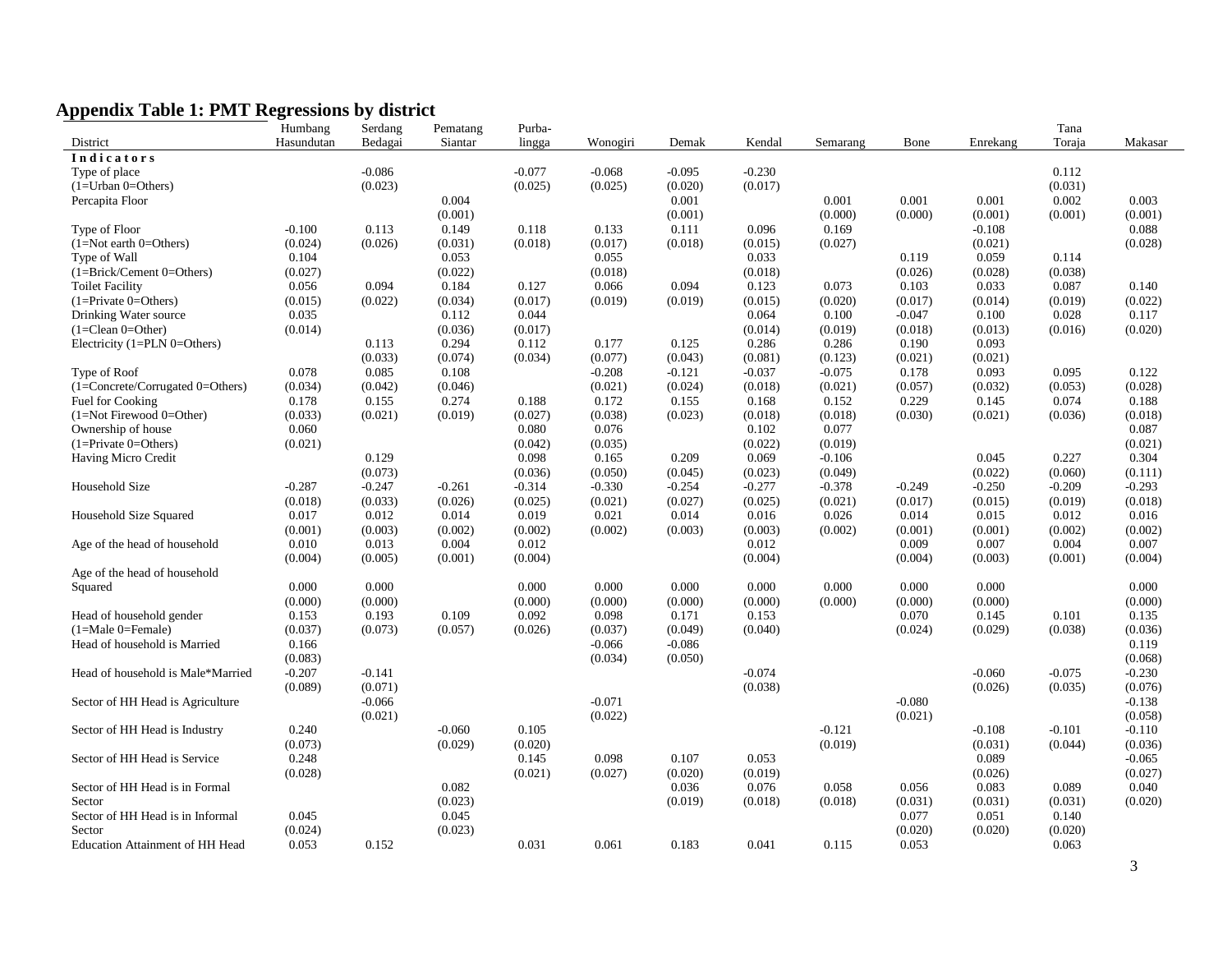| is Elementary School                   | (0.023)           | (0.040)           |                   | (0.028)  | (0.025)           | (0.035)           | (0.018)           | (0.028)           | (0.019)           |                   | (0.032)           |                   |
|----------------------------------------|-------------------|-------------------|-------------------|----------|-------------------|-------------------|-------------------|-------------------|-------------------|-------------------|-------------------|-------------------|
| Education Attainment of HH Head        | 0.072             | 0.164             | 0.198             | 0.166    | 0.153             | 0.164             | 0.128             | 0.204             | 0.099             | 0.081             | 0.080             | 0.156             |
| is Junior School                       | (0.027)           | (0.040)           | (0.031)           | (0.032)  | (0.028)           | (0.036)           | (0.026)           | (0.054)           | (0.030)           | (0.016)           | (0.031)           | (0.035)           |
| Education Attainment of HH Head        | 0.096             | 0.194             | 0.143             | 0.140    | 0.113             | 0.088             | 0.198             | 0.317             | 0.099             | 0.129             | 0.170             | 0.196             |
| is Senior +                            | (0.033)           | (0.045)           | (0.032)           | (0.051)  | (0.036)           | (0.045)           | (0.032)           | (0.035)           | (0.035)           | (0.020)           | (0.036)           | (0.053)           |
| Number of children 0-4                 | $-0.043$          |                   |                   |          |                   |                   |                   | $-0.078$          | $-0.029$          | $-0.044$          |                   | $-0.028$          |
| Number of Children in Elementary       | (0.011)           |                   |                   |          |                   |                   |                   | (0.017)           | (0.013)           | (0.010)           |                   | (0.016)           |
| School                                 |                   |                   |                   |          |                   |                   |                   |                   |                   |                   |                   |                   |
| Number of Children in Junior           |                   | 0.056             |                   | 0.056    | 0.086             | 0.072             | 0.045             | 0.073             |                   |                   |                   |                   |
| H.School                               |                   | (0.022)           |                   | (0.018)  | (0.020)           | (0.019)           | (0.017)           | (0.020)           |                   |                   |                   |                   |
| Number of Children in Senior           |                   | 0.076             | 0.069             | 0.165    | 0.150             | 0.135             | 0.116             | 0.167             |                   | 0.029             | 0.049             | 0.109             |
| H.School                               |                   | (0.023)           | (0.017)           | (0.024)  | (0.024)           | (0.024)           | (0.022)           | (0.015)           |                   | (0.014)           | (0.018)           | (0.012)           |
| Highest Education Attainment of        | 0.053             | 0.152             |                   |          | 0.061             | $-0.045$          | 0.105             | 0.133             | 0.064             |                   | 0.063             | 0.077             |
| HH Members is Elementary School        | (0.023)           | (0.040)           |                   |          | (0.025)           | (0.019)           | (0.028)           | (0.054)           | (0.026)           |                   | (0.032)           | (0.031)           |
| <b>Highest Education Attainment of</b> | 0.077             | 0.058             | 0.113             | 0.122    | 0.153             | 0.164             | 0.070             | 0.221             | 0.120             | 0.081             | 0.050             | 0.170             |
| HH Members is Junior School            | (0.025)           | (0.032)           | (0.083)           | (0.034)  | (0.028)           | (0.036)           | (0.030)           | (0.032)           | (0.035)           | (0.016)           | (0.024)           | (0.051)           |
| Highest Education Attainment of        | 0.110             | 0.135             | 0.211             | 0.317    | 0.267             | 0.281             | 0.133             | 0.310             | 0.170             | 0.129             | 0.109             | 0.231             |
| HH Members is Senior +                 | (0.033)           | (0.044)           | (0.082)           | (0.044)  | (0.042)           | (0.043)           | (0.035)           | (0.054)           | (0.041)           | (0.020)           | (0.032)           | (0.039)           |
| Dependency Ratio                       |                   | $-0.039$          | $-0.034$          | $-0.027$ |                   | $-0.075$          |                   |                   | $-0.034$          | $-0.022$          | $-0.040$          | $-0.074$          |
|                                        |                   | (0.018)           | (0.015)           | (0.016)  |                   | (0.017)           |                   |                   | (0.014)           | (0.009)           | (0.011)           | (0.018)           |
| Distance to District                   |                   | $-0.004$          | $-0.025$          |          | $-0.003$          | $-0.004$          | $-0.007$          |                   |                   |                   | $-0.004$          | $-0.004$          |
|                                        |                   | (0.001)           | (0.010)           |          | (0.001)           | (0.001)           | (0.001)           |                   |                   |                   | (0.000)           | (0.002)           |
| Existence of SD                        |                   | $-0.224$          | 0.183             |          |                   |                   |                   | $-1.438$          |                   |                   | 0.093             |                   |
|                                        |                   | (0.040)           | (0.102)           |          |                   |                   |                   | (0.057)           |                   |                   | (0.041)           |                   |
| <b>Existence of SLTP</b>               | $-0.150$          |                   | $-0.051$          | $-0.088$ | 0.041             |                   |                   |                   | 0.053             |                   |                   |                   |
|                                        | (0.019)           |                   | (0.028)           | (0.020)  | (0.017)           |                   |                   |                   | (0.016)           |                   |                   |                   |
| Existence of Puskesmas/Pustu           | $-0.047$          | $-0.116$          | 0.100             | 0.032    |                   |                   |                   |                   |                   |                   | 0.049             | 0.038             |
|                                        | (0.020)           | (0.024)           | (0.031)           | (0.017)  |                   |                   |                   |                   |                   |                   | (0.020)           | (0.019)           |
| <b>Existence of Polindes</b>           | $-0.054$          | $-0.114$          |                   |          | $-0.048$          |                   |                   |                   |                   | 0.029             |                   |                   |
|                                        | (0.017)           | (0.028)           |                   |          | (0.016)           |                   |                   |                   |                   | (0.015)           |                   |                   |
| Existence of Posyandu                  | $-0.062$          | $-0.081$          |                   |          | $-0.184$          |                   |                   |                   | 0.174             |                   | $-0.205$          |                   |
|                                        | (0.018)           | (0.040)           |                   |          | (0.073)           |                   |                   |                   | (0.038)           |                   | (0.038)           |                   |
| Availability of Doctor                 |                   |                   |                   |          |                   | $-0.050$          | $-0.080$          | 0.092             |                   |                   |                   | 0.085             |
|                                        |                   |                   |                   |          |                   | (0.021)           | (0.018)           | (0.023)           |                   |                   |                   | (0.025)           |
| Availability of Bidan                  | 0.082             | 0.089             | $-0.144$          |          | $-0.065$          | 0.072             | 0.093             |                   |                   |                   | $-0.068$          | 0.084             |
|                                        | (0.025)           | (0.035)           | (0.068)           |          | (0.027)           | (0.036)           | (0.034)           |                   |                   |                   | (0.021)           | (0.025)           |
| Road type is Asphalt                   | 0.101             | 0.132             | $-0.280$          | 0.137    | $-0.042$          | 0.053             |                   |                   | $-0.114$          | 0.057             |                   | $-0.247$          |
|                                        | (0.015)           | (0.023)           | (0.057)           | (0.018)  | (0.018)           | (0.017)           |                   |                   | (0.018)           | (0.015)           |                   | (0.066)           |
| Existence of Semi permanent market     |                   |                   | 0.276             | 0.049    |                   |                   | 0.065             |                   | $-0.090$          |                   | $-0.099$          | 0.048             |
| place                                  |                   |                   | (0.098)           | (0.021)  |                   |                   | (0.018)           |                   | (0.018)           |                   | (0.034)           | (0.021)           |
| <b>Existence of Credit Facility</b>    |                   | 0.055             |                   |          |                   |                   |                   | $-0.072$          | $-0.040$          | $-0.031$          | $-0.185$          |                   |
|                                        |                   | (0.022)           |                   | 12.119   |                   |                   |                   | (0.018)<br>14.008 | (0.017)           | (0.014)           | (0.022)<br>13.082 |                   |
| Constant                               | 12.839<br>(0.106) | 12.884<br>(0.150) | 12.131<br>(0.218) | (0.123)  | 13.287<br>(0.127) | 12.756<br>(0.076) | 12.344<br>(0.131) | (0.149)           | 12.577<br>(0.109) | 12.852<br>(0.082) | (0.087)           | 13.098<br>(0.118) |
| Observations                           | 1920              | 2239              | 1824              | 2112     | 2208              | 2208              | 2208              | 2496              | 2016              | 1824              | 1920              | 2208              |
| R-squared                              | 0.606             | 0.284             | 0.486             | 0.457    | 0.436             | 0.363             | 0.471             | 0.516             | 0.474             | 0.556             | 0.478             | 0.583             |
|                                        |                   |                   |                   |          |                   |                   |                   |                   |                   |                   |                   |                   |

Notes: Each column reports the result from a separate regression for that district. The dependent variable is log per capita consumption. Following standard BPS procedure, for each district, a first regression was run with all variables listed. A second regression was then run retaining only those variables that were statistically significant at the 10% level in the first regression. The results above present the results of this second regression, which were used for the PMT calculation. All variables above are statistically significant at least at the 10% level.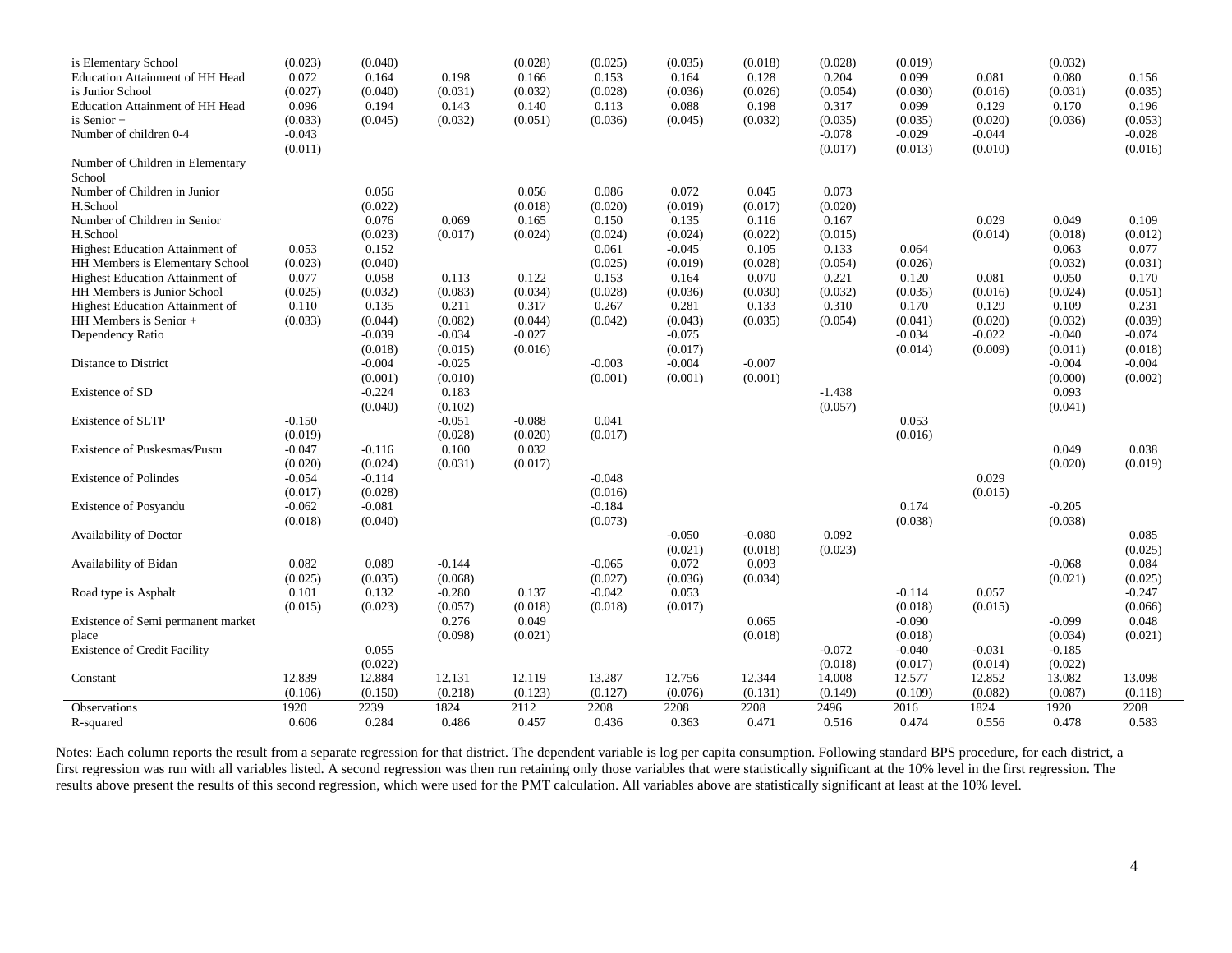# **Appendix Table 2: Testing Balance Between Treatment Groups**

|                                           | Means      |           |           |                      | Differences, No Fixed Effects |                       | Differences, Controlling for Stratum<br><b>Fixed Effects</b> |                        |                       |  |
|-------------------------------------------|------------|-----------|-----------|----------------------|-------------------------------|-----------------------|--------------------------------------------------------------|------------------------|-----------------------|--|
|                                           | <b>PMT</b> | Community | Hybrid    | Community<br>$-$ PMT | Hybrid -<br><b>PMT</b>        | Hybrid -<br>Community | Community<br>$-$ PMT                                         | Hybrid -<br><b>PMT</b> | Hybrid -<br>Community |  |
|                                           | (1)        | (2)       | (3)       | (4)                  | (5)                           | (6)                   | (7)                                                          | (8)                    | (9)                   |  |
| Average per capita expenditure (Rp. 000s) | 558.576    | 550.579   | 564.295   | $-7.997$             | 5.719                         | 13.716                | $-1.331$                                                     | 11.980                 | 13.312                |  |
|                                           | [245.845]  | [220.237] | [337.172] | (22.728)             | (28.535)                      | (27.416)              | (20.661)                                                     | (25.973)               | (24.913)              |  |
| Average years of education of household   | 7.360      | 7.566     | 7.087     | 0.206                | $-0.273$                      | $-0.4785*$            | 0.219                                                        | $-0.255$               | $-0.4739**$           |  |
| head among survey respondents             | [2.616]    | [2.644]   | [2.627]   | (0.256)              | (0.254)                       | (0.254)               | (0.204)                                                      | (0.200)                | (0.209)               |  |
| PMT score                                 | 12.467     | 12.519    | 12.474    | 0.052                | 0.007                         | $-0.045$              | 0.053                                                        | 0.011                  | $-0.043$              |  |
| (calculated from Baseline survey)         | [0.436]    | [0.414]   | [0.423]   | (0.041)              | (0.042)                       | (0.040)               | (0.037)                                                      | (0.037)                | (0.037)               |  |
| Pct. of households that are agricultural  | 45.827     | 42.887    | 48.438    | $-2.940$             | 2.612                         | 5.5515*               | $-3.7806*$                                                   | 1.264                  | 5.0442**              |  |
|                                           | [34.889]   | [33.789]  | [35.038]  | (3.343)              | (3.391)                       | (3.318)               | (2.060)                                                      | (2.096)                | (2.027)               |  |
| Years of education of RT head             | 8.856      | 8.860     | 8.604     | 0.003                | $-0.253$                      | $-0.256$              | 0.033                                                        | $-0.206$               | $-0.238$              |  |
|                                           | [4.018]    | [4.244]   | [3.796]   | (0.402)              | (0.379)                       | (0.388)               | (0.352)                                                      | (0.336)                | (0.335)               |  |
| Log number of households                  | 3.832      | 3.895     | 3.810     | 0.063                | $-0.022$                      | $-0.0853*$            | 0.057                                                        | $-0.028$               | $-0.0846**$           |  |
|                                           | [0.491]    | [0.489]   | [0.460]   | (0.048)              | (0.046)                       | (0.046)               | (0.044)                                                      | (0.043)                | (0.041)               |  |
| Distance to kecamatan in km               | 0.444      | 0.416     | 0.482     | $-0.028$             | 0.039                         | 0.067                 | $-0.029$                                                     | 0.038                  | $0.0673*$             |  |
|                                           | [0.652]    | [0.473]   | [0.431]   | (0.056)              | (0.054)                       | (0.044)               | (0.050)                                                      | (0.046)                | (0.037)               |  |
| Log size of villages in hectares          | 3.105      | 3.271     | 3.282     | 0.166                | 0.177                         | 0.011                 | $0.1435*$                                                    | $0.1376*$              | $-0.006$              |  |
|                                           | [1.278]    | [1.197]   | [1.187]   | (0.121)              | (0.120)                       | (0.115)               | (0.075)                                                      | (0.075)                | (0.076)               |  |
| Religious building per household          | 0.0070     | 0.0060    | 0.0060    | $-0.0004$            | $-0.0004$                     | $-0.0001$             | $-0.0004$                                                    | $-0.0005$              | $-0.0001$             |  |
|                                           | [0.0050]   | [0.0050]  | [0.0050]  | (0.0005)             | (0.0005)                      | (0.0005)              | (0.0004)                                                     | (0.0004)               | (0.0003)              |  |
| Primary school per household              | 0.0030     | 0.0030    | 0.0030    | 0.0001               | $-0.0002$                     | $-0.0003$             | 0.0000                                                       | $-0.0002$              | $-0.0003$             |  |
|                                           | [0.0030]   | [0.0030]  | [0.0020]  | (0.0003)             | (0.0002)                      | (0.0002)              | (0.0002)                                                     | (0.0002)               | (0.0002)              |  |
| P-value from joint test                   |            |           |           | 0.275                | 0.689                         | 0.089                 | 0.165                                                        | 0.322                  | 0.028                 |  |

Notes: An observation is a sub-village, and therefore, there are 640 observations. Standard deviations are shown in brackets in columns  $(1) - (3)$ ; robust standard errors are shown in parentheses in columns  $(4) - (9)$ .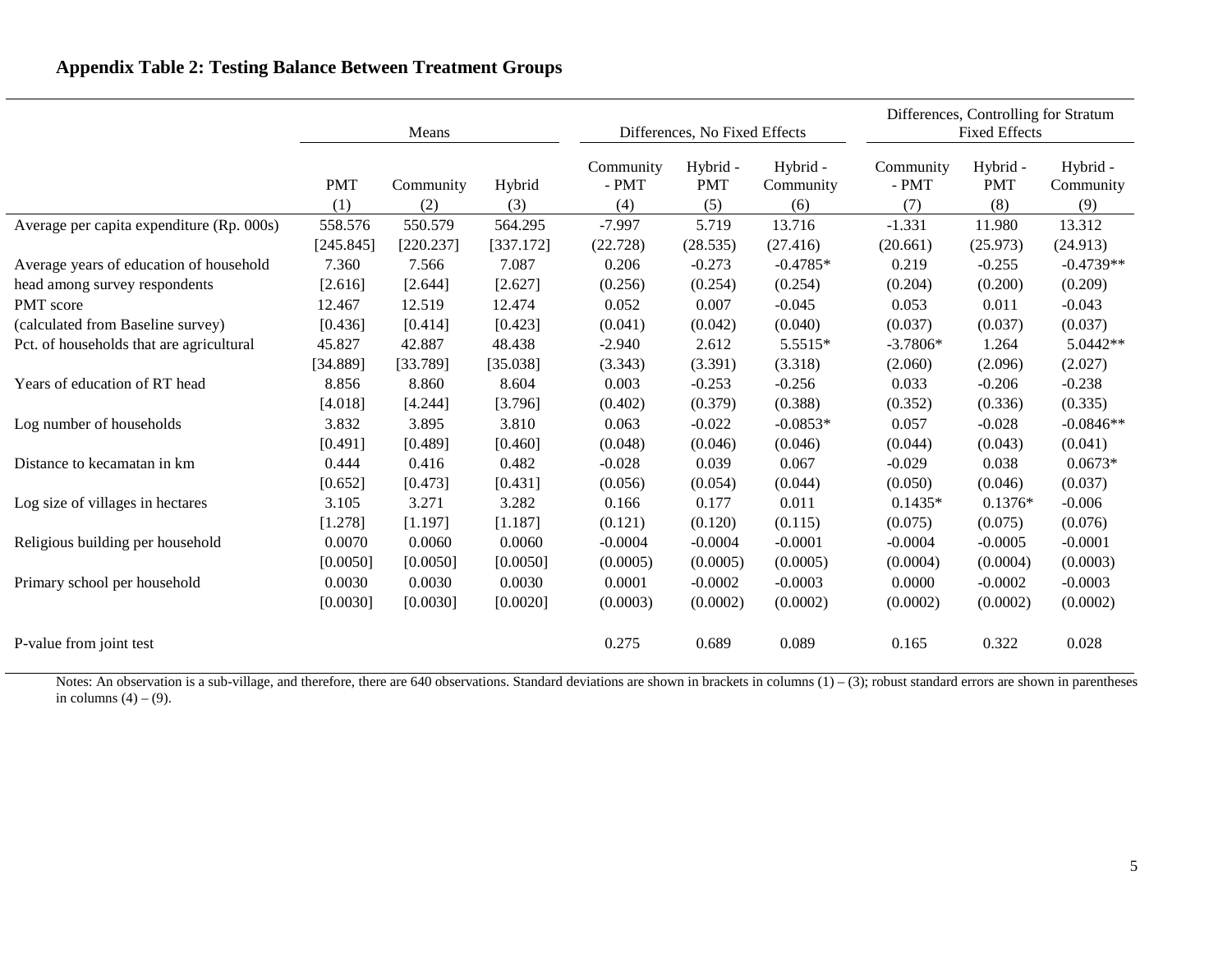#### **Appendix Table 3: Results of Different Targeting Methods on Error Rate - Time elapsed between survey and targeting**

|                            | (1)        | (2)       | (3)              | (4)      | (5)      | (6)                       | (7)       | (8)            |
|----------------------------|------------|-----------|------------------|----------|----------|---------------------------|-----------|----------------|
|                            |            |           | By Income Status |          |          | By Detailed Income Status |           | Per-capita     |
| Sample:                    | Full       | Inclusion | Exclusion        | Rich     | Middle   | Near Poor                 | Very Poor | consumption of |
|                            | population | Error     | Error            |          | income   |                           |           | beneficiaries  |
| Community treatment        | 0.088      | 0.098     | 0.042            | 0.090    | 0.102    | 0.127                     | $-0.072$  | 68.008         |
|                            | (0.072)    | (0.074)   | (0.129)          | (0.086)  | (0.111)  | (0.170)                   | (0.178)   | (78.501)       |
| Hybrid treatment           | 0.018      | 0.074     | $-0.226*$        | 0.023    | 0.117    | $-0.252$                  | $-0.227$  | 5.139          |
|                            | (0.072)    | (0.071)   | (0.125)          | (0.081)  | (0.108)  | (0.166)                   | (0.176)   | (90.750)       |
| Time elapsed               | 0.000      | $-0.000$  | 0.001            | $-0.001$ | $-0.000$ | 0.004                     | $-0.002$  | 0.759          |
|                            | (0.001)    | (0.001)   | (0.002)          | (0.002)  | (0.002)  | (0.003)                   | (0.003)   | (1.552)        |
| Time elapsed x             | $-0.001$   | $-0.001$  | $-0.001$         | $-0.001$ | $-0.001$ | $-0.003$                  | 0.002     | $-1.358$       |
| <b>Community Treatment</b> | (0.002)    | (0.002)   | (0.003)          | (0.002)  | (0.003)  | (0.004)                   | (0.004)   | (1.852)        |
| Time elapsed x             | 0.000      | $-0.001$  | 0.005            | 0.000    | $-0.001$ | 0.005                     | 0.005     | $-0.322$       |
| <b>Hybrid Treatment</b>    | (0.002)    | (0.002)   | (0.003)          | (0.002)  | (0.003)  | (0.004)                   | (0.004)   | (2.049)        |
| <b>Observations</b>        | 5595       | 3617      | 1978             | 1791     | 1826     | 1052                      | 926       | 1687           |
| Mean in PMT treatment      | 0.30       | 0.18      | 0.52             | 0.13     | 0.23     | 0.55                      | 0.48      | 366            |

Notes: All regressions include stratum fixed effects. Robust standard errors are shown in parentheses, adjusted for clustering at the village level. All coefficients are interpretable relative to the PMT treatment, which is the omitted category. The mean of the dependent variable in the PMT treatment is shown in the bottom row. All specifications include stratum fixed effects. \*\*\* p<0.01, \*\* p<0.05, \* p<0.1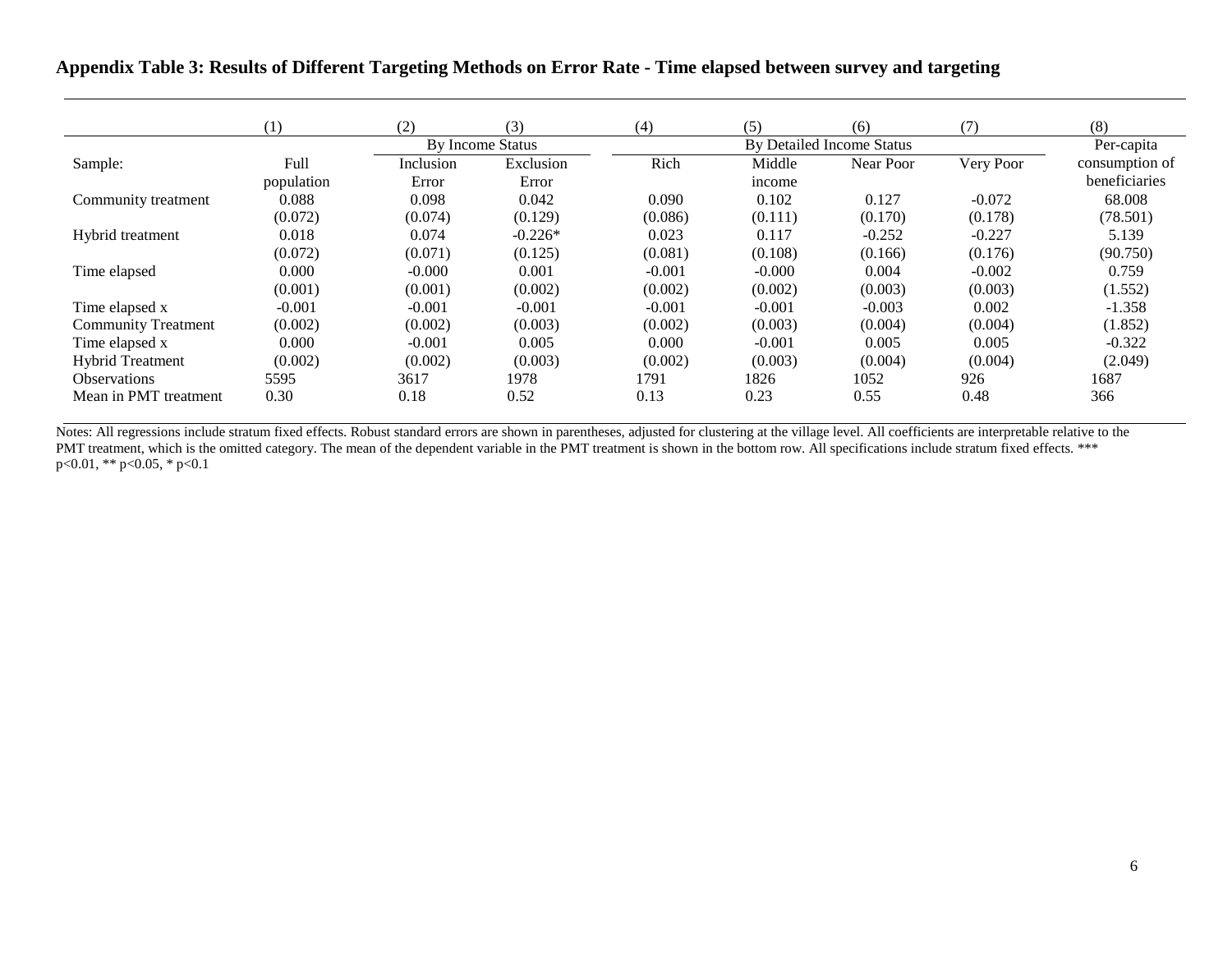## **Appendix Table 4: Results of Different Targeting Methods on Error Rate – Heterogeneity for Java/Non-Java**

|                         | 1)         | (2)                    | (3)                    | (4)       | (5)                       | (6)       |           | (8)            |
|-------------------------|------------|------------------------|------------------------|-----------|---------------------------|-----------|-----------|----------------|
|                         |            |                        | By Income Status       |           | By Detailed Income Status |           |           | Per-capita     |
| Sample:                 | Full       | <b>Exclusion Error</b> | <b>Inclusion Error</b> | Rich      | Middle income             | Near Poor | Very Poor | consumption of |
|                         | population |                        |                        |           |                           |           |           | beneficiaries  |
| <b>COMMUNITY</b>        | $0.038*$   | $0.055**$              | 0.017                  | $0.048**$ | $0.066*$                  | 0.058     | $-0.030$  | 26.028         |
|                         | (0.022)    | (0.023)                | (0.040)                | (0.024)   | (0.035)                   | (0.051)   | (0.062)   | (23.419)       |
| <b>HYBRID</b>           | 0.021      | 0.016                  | $-0.001$               | 0.034     | $-0.001$                  | 0.025     | $-0.024$  | $-3.088$       |
|                         | (0.021)    | (0.020)                | (0.038)                | (0.023)   | (0.032)                   | (0.051)   | (0.057)   | (22.716)       |
| COMMUNITY $\times$ Java | $-0.016$   | $-0.026$               | 0.012                  | $-0.047$  | $-0.012$                  | $-0.016$  | 0.035     | $-26.834$      |
|                         | (0.033)    | (0.037)                | (0.056)                | (0.043)   | (0.053)                   | (0.075)   | (0.080)   | (36.993)       |
| $HYBRID \times Java$    | 0.019      | 0.053                  | 0.016                  | $-0.032$  | $0.127**$                 | 0.010     | 0.027     | 2.673          |
|                         | (0.032)    | (0.036)                | (0.054)                | (0.043)   | (0.051)                   | (0.075)   | (0.075)   | (37.739)       |

Notes: All regressions include stratum fixed effects. Robust standard errors are shown in parentheses, adjusted for clustering at the village level. All coefficients are interpretable relative to the PMT treatment, which is the omitted category. The mean of the dependent variable in the PMT treatment is shown in the bottom row. All specifications include stratum fixed effects. \*\*\* p<0.01, \*\* p<0.05, \* p<0.1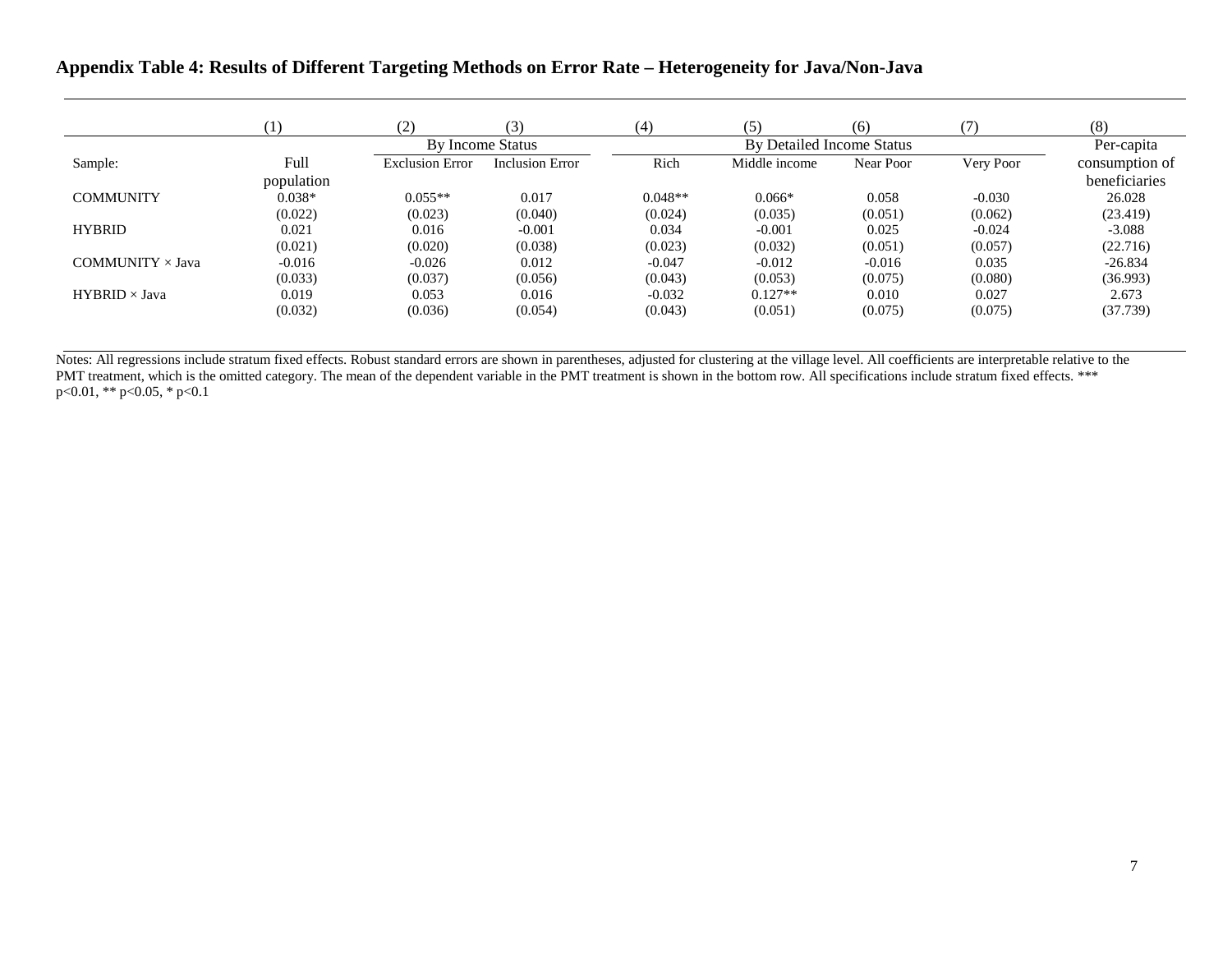| <b>Transfer Size</b> |             |            | Poverty line $=$ Poor |        |            | Poverty line $=$ Very poor |        |  |  |  |
|----------------------|-------------|------------|-----------------------|--------|------------|----------------------------|--------|--|--|--|
| (Rp. 000s)           |             | <b>PMT</b> | Community             | Hybrid | <b>PMT</b> | Community                  | Hybrid |  |  |  |
| No transfer          | headcount   | 33.86      | 33.86                 | 33.86  | 15.64      | 15.64                      | 15.64  |  |  |  |
|                      | pov. gap    | 9.45       | 9.45                  | 9.45   | 3.55       | 3.55                       | 3.55   |  |  |  |
|                      | sq. pov gap | 3.73       | 3.73                  | 3.73   | 1.21       | 1.21                       | 1.21   |  |  |  |
| 50                   | headcount   | 33.07      | 32.91                 | 33.41  | 15.11      | 14.69                      | 14.74  |  |  |  |
|                      | pov. gap    | 8.96       | 8.92                  | 8.96   | 3.22       | 3.17                       | 3.22   |  |  |  |
|                      | sq. pov gap | 3.46       | 3.42                  | 3.44   | 1.06       | 1.03                       | 1.05   |  |  |  |
| 100                  | headcount   | 31.73      | 32.11                 | 32.19  | 14.17      | 13.78                      | 13.89  |  |  |  |
|                      | pov. gap    | 8.43       | 8.43                  | 8.42   | 2.88       | 2.84                       | 2.88   |  |  |  |
|                      | sq. pov gap | 3.18       | 3.14                  | 3.15   | 0.93       | 0.89                       | 0.90   |  |  |  |
| 200                  | headcount   | 29.66      | 30.09                 | 30.32  | 12.46      | 12.13                      | 12.44  |  |  |  |
|                      | pov. gap    | 7.53       | 7.56                  | 7.54   | 2.40       | 2.34                       | 2.35   |  |  |  |
|                      | sq. pov gap | 2.74       | 2.70                  | 2.70   | 0.75       | 0.68                       | 0.69   |  |  |  |
| 500                  | headcount   | 24.24      | 25.24                 | 25.53  | 8.86       | 9.19                       | 9.25   |  |  |  |
|                      | pov. gap    | 5.78       | 5.89                  | 5.87   | 1.70       | 1.59                       | 1.62   |  |  |  |
|                      | sq. pov gap | 2.03       | 1.99                  | 1.98   | 0.54       | 0.45                       | 0.46   |  |  |  |

#### **Appendix Table 5: Simulated poverty impacts after subtracting targeting costs .**

Note that these results are very similar to the main targeting results because the differences in targeting costs are small relative to the transfers considered here. Note that the transfer sizes above are monthly transfer Rp. 000s. Assuming that targeting is done once per year, so the one-time cost of targeting is amortized over twelve monthly transfers, the costs of targeting per beneficiary are Rp. 7,000 for PMT, Rp. 3,100 for community, and Rp. 8,000 for hybrid.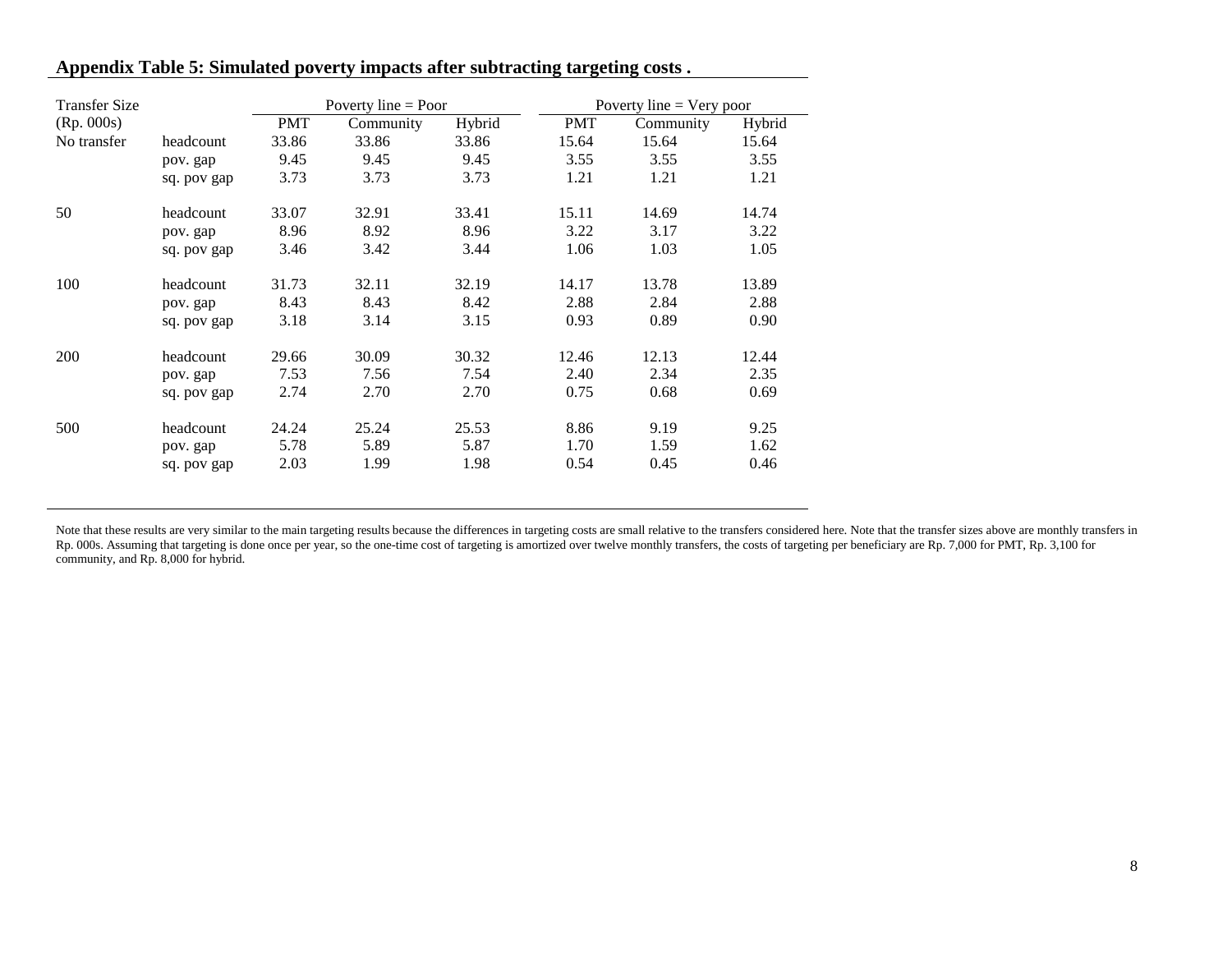## **Appendix Table 6: Are elite results driven by social connections?**

|                                                 | (1)      | (2)      | (3)                       | (4)         |  |
|-------------------------------------------------|----------|----------|---------------------------|-------------|--|
|                                                 |          | Error    | On beneficiary list dummy |             |  |
| Elite connectedness                             | $-0.034$ | $-0.034$ | $-0.078***$               | $-0.078***$ |  |
|                                                 | (0.021)  | (0.021)  | (0.023)                   | (0.023)     |  |
| Connectedness                                   | $0.041*$ | $0.041*$ | $0.067***$                | $0.067***$  |  |
|                                                 | (0.023)  | (0.023)  | (0.022)                   | (0.022)     |  |
| Elite connectedness                             | $-0.010$ | $-0.002$ | $-0.064*$                 | $-0.075**$  |  |
| $\times$ community treatment                    | (0.035)  | (0.039)  | (0.034)                   | (0.037)     |  |
| Elite connectedness                             | 0.003    | $-0.004$ | $-0.022$                  | $-0.010$    |  |
| $\times$ hybrid treatment                       | (0.034)  | (0.036)  | (0.034)                   | (0.037)     |  |
| Elite connectedness                             | $-0.032$ | $-0.050$ | 0.040                     | 0.062       |  |
| $\times$ elite treatment                        | (0.031)  | (0.047)  | (0.031)                   | (0.043)     |  |
| Elite connectedness                             |          | 0.030    |                           | $-0.050$    |  |
| $\times$ elite treatment $\times$ hybrid        |          | (0.064)  |                           | (0.061)     |  |
| Connectedness                                   | $-0.002$ | $-0.026$ | 0.008                     | 0.019       |  |
| $\times$ community treatment                    | (0.038)  | (0.043)  | (0.036)                   | (0.041)     |  |
| Connectedness $\times$                          | 0.041    | 0.064    | 0.055                     | 0.042       |  |
| hybrid treatment                                | (0.037)  | (0.041)  | (0.035)                   | (0.037)     |  |
| Connectedness $\times$                          | $-0.000$ | 0.043    | $-0.004$                  | $-0.029$    |  |
| elite treatment                                 | (0.035)  | (0.051)  | (0.032)                   | (0.047)     |  |
| Connectedness $\times$ elite treatment $\times$ |          | $-0.090$ |                           | 0.050       |  |
| hybrid treatment                                |          | (0.071)  |                           | (0.065)     |  |
| <b>Observations</b>                             | 5753     | 5753     | 5756                      | 5756        |  |

Notes: All specifications include dummies for the community, hybrid, and elite treatment main effects, as well as stratum fixed effects; columns (2) and (4) also include a dummy for elite  $\times$  hybrid. Robust standard errors in parentheses, adjusted for clustering at the village level. Dependent variable in columns (1) and (2) is the mis-target dummy for the full sample, as in column (1) of Table 4. Dependent variable in columns (3) and (4) is a dummy for being a beneficiary of the program. \*\*\* p<0.01, \*\* p<0.05, \* p<0.1